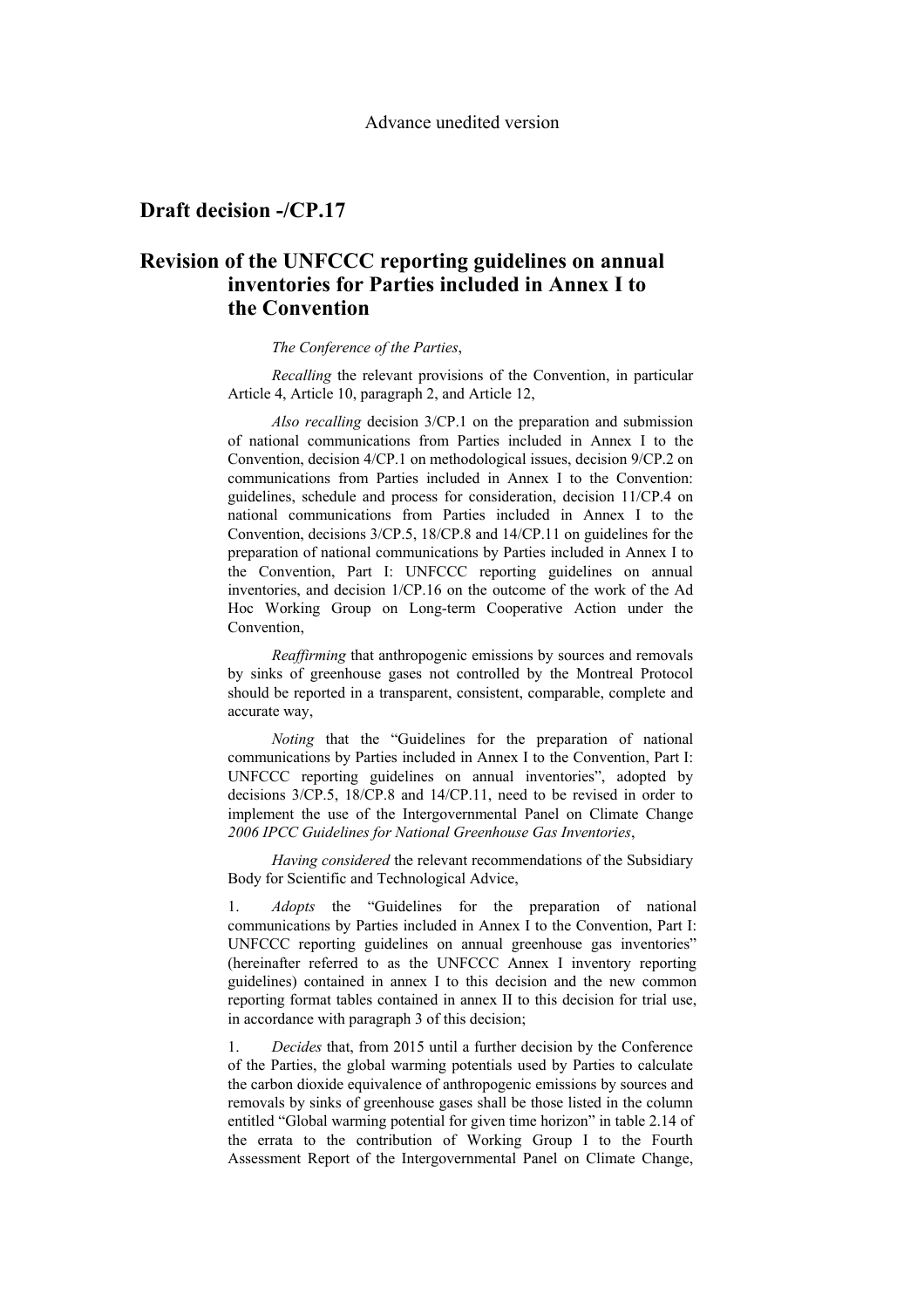based on the effects of greenhouse gases over a 100-year time horizon, as included in annex III to this decision;

2. *Invites* Parties included in Annex I to the Convention (Annex I Parties), in addition to the inventory submitted in line with the "Guidelines for the preparation of national communications by Parties included in Annex I to the Convention, Part I: UNFCCC reporting guidelines on annual inventories" adopted by decision 14/CP.11, to use the UNFCCC Annex I inventory reporting guidelines voluntarily during a trial period from October 2012 to May 2013 and to submit their views on the experience of using these revised guidelines and the upgraded CRF Reporter to the secretariat by 3 May 2013;

3. *Also invites* the Subsidiary Body for Scientific and Technological Advice, at its thirty-eighth session, to start considering the information submitted by Annex I Parties on their experiences in using the UNFCCC Annex I inventory reporting guidelines and the upgraded or new CRF Reporter software, and any supplementary methodological guidance on wetlands developed by the Intergovernmental Panel on Climate Change with a view to adopting a final decision on these revised guidelines and common reporting format tables at the latest at the nineteenth session of the Conference of the Parties;

4. *Requests* the secretariat to enable the use of the UNFCCC Annex I inventory reporting guidelines for the trial period by the provision of an upgraded or new version of the CRF Reporter software, supporting the use of the revised UNFCCC Annex I inventory reporting guidelines, to be provided to Annex I Parties by 1 October 2012, with a view to fully implementing the regular use of the revised UNFCCC Annex I inventory reporting guidelines for Parties' greenhouse gas inventory submissions in 2015, subject to a final decision on these revised guidelines by the Conference of the Parties at its nineteenth session;

5. *Invites* Annex I Parties in a position to do so to provide financial resources for the upgrade and development of CRF Reporter in order to enable the trial and mandatory use of the revised UNFCCC Annex I inventory reporting guidelines by Annex I Parties;

6. *Takes note* of the estimated budgetary implications of upgrading and developing the CRF Reporter software;

7. *Requests* that the actions of the secretariat called for in this decision be undertaken subject to the availability of resources.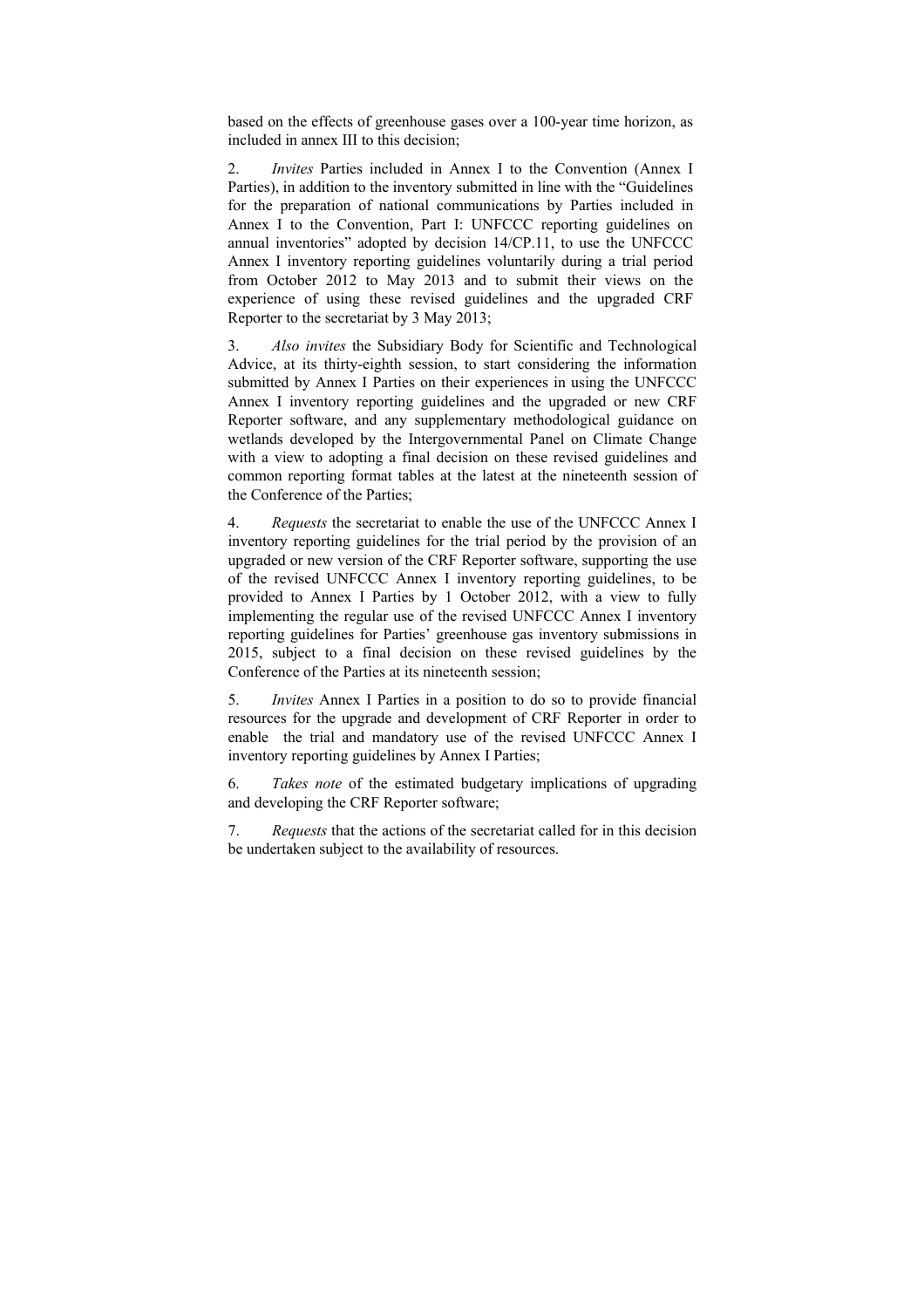## **Annex I**

## [English only]

## **Guidelines for the preparation of national communications by Parties included in Annex I to the Convention, Part I: UNFCCC reporting guidelines on annual greenhouse gas inventories**

## **Contents**

|          |                |                                                                                  |          |                |    |   |    |    | Paragraphs | Page |
|----------|----------------|----------------------------------------------------------------------------------|----------|----------------|----|---|----|----|------------|------|
| L        | Introduction   |                                                                                  |          |                |    |   |    |    | $1 - 2$    |      |
|          | A.             | Mandate                                                                          |          |                |    |   |    |    |            |      |
|          | $\mathbf{B}$ . | Scope of the note                                                                |          | $\overline{2}$ | 4  |   |    |    |            |      |
| П.       |                | Guidelines for the preparation of national communications by Parties included in |          |                |    |   |    |    |            |      |
|          |                | Annex I to the Convention, Part I: UNFCCC reporting guidelines on annual         |          |                |    |   |    |    |            |      |
|          |                |                                                                                  |          |                |    |   |    |    | $1 - 60$   |      |
|          | А.             | Objectives                                                                       |          | $1 - 2$        | 5  |   |    |    |            |      |
|          | $\mathbf{B}$ . | Principles and definitions                                                       |          | $3 - 5$        |    | 5 |    |    |            |      |
|          | C.             | Context                                                                          | $6 - 7$  | 6              |    |   |    |    |            |      |
|          | D.             | Base year                                                                        |          | 8              | 6  |   |    |    |            |      |
|          | E.             | <b>Methods</b>                                                                   | $9 - 19$ |                |    |   |    |    |            |      |
|          | F.             | National inventory arrangements<br>8<br>$20 - 27$                                |          |                |    |   |    |    |            |      |
|          | G.             | Reporting                                                                        |          | $28 - 57$      | 11 |   |    |    |            |      |
|          | Н.             | Record keeping                                                                   |          | 58             | 16 |   |    |    |            |      |
|          | I.             | Systematic updating of the guidelines                                            |          |                |    |   | 59 | 16 |            |      |
|          | J.             | Language                                                                         |          | 60             | 16 |   |    |    |            |      |
| Appendix |                |                                                                                  |          |                |    |   |    |    |            |      |

An outline and general structure of the national inventory report........................... 17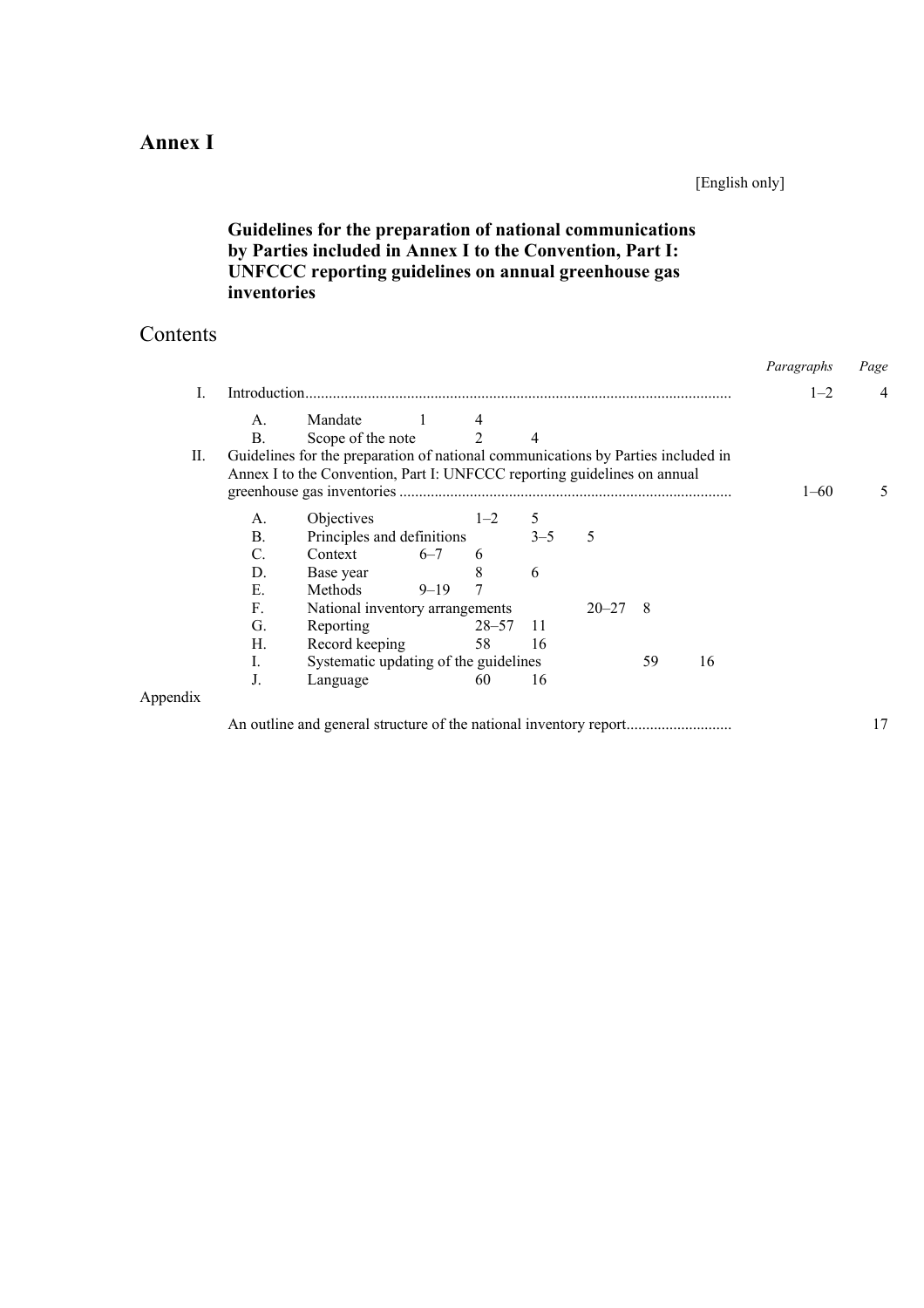## **I. Introduction**

## **A. Mandate**

1. The Conference of Parties (COP), by its decision xx/CP.17, adopted the Guidelines for the preparation of national communications by Parties included in Annex I to the Convention, Part I: UNFCCC reporting guidelines on annual greenhouse gas inventories and tables of the common reporting format (CRF) to implement the use of the 2006 IPCC Guidelines.

## **B. Scope of the note**

2. This document contains the complete updated UNFCCC Annex I reporting guidelines on annual GHG inventories for all inventory sectors. The UNFCCC Annex I reporting guidelines on annual GHG inventories have been updated to reflect the implementation of the use of the 2006 IPCC Guidelines.

## **II. Guidelines for the preparation of national communications by Parties included in Annex I to the Convention, Part I: UNFCCC reporting guidelines on annual greenhouse gas inventories**

## **A. Objectives**

<span id="page-3-0"></span><u>1</u>

1. The Guidelines for the preparation of national communications by Parties included in Annex I to the Convention, Part I: UNFCCC reporting guidelines on annual greenhouse gas inventories (hereinafter referred to as the UNFCCC Annex I inventory reporting guidelines) cover the estimation and reporting of anthropogenic<sup>[1](#page-3-0)</sup> GHG emissions and removals in both annual GHG inventories and inventories included in national communications, as specified by decision 11/CP.4 and other relevant decisions of the COP.

2. The objectives of the UNFCCC Annex I inventory reporting guidelines are:

 (a) To assist Parties included in Annex I to the Convention (Annex I Parties) in meeting their commitments under Articles 4 and 12 of the Convention;

 (b) To contribute to ensuring the transparency of emission reduction commitments;

 (c) To facilitate the process of considering annual national inventories, including the preparation of technical analysis and synthesis documentation;

 (d) To facilitate the process of verification, technical assessment and expert review of the inventory information;

Any reference to GHG emissions and removals in the guidelines shall be understood as anthropogenic GHG emissions and removals.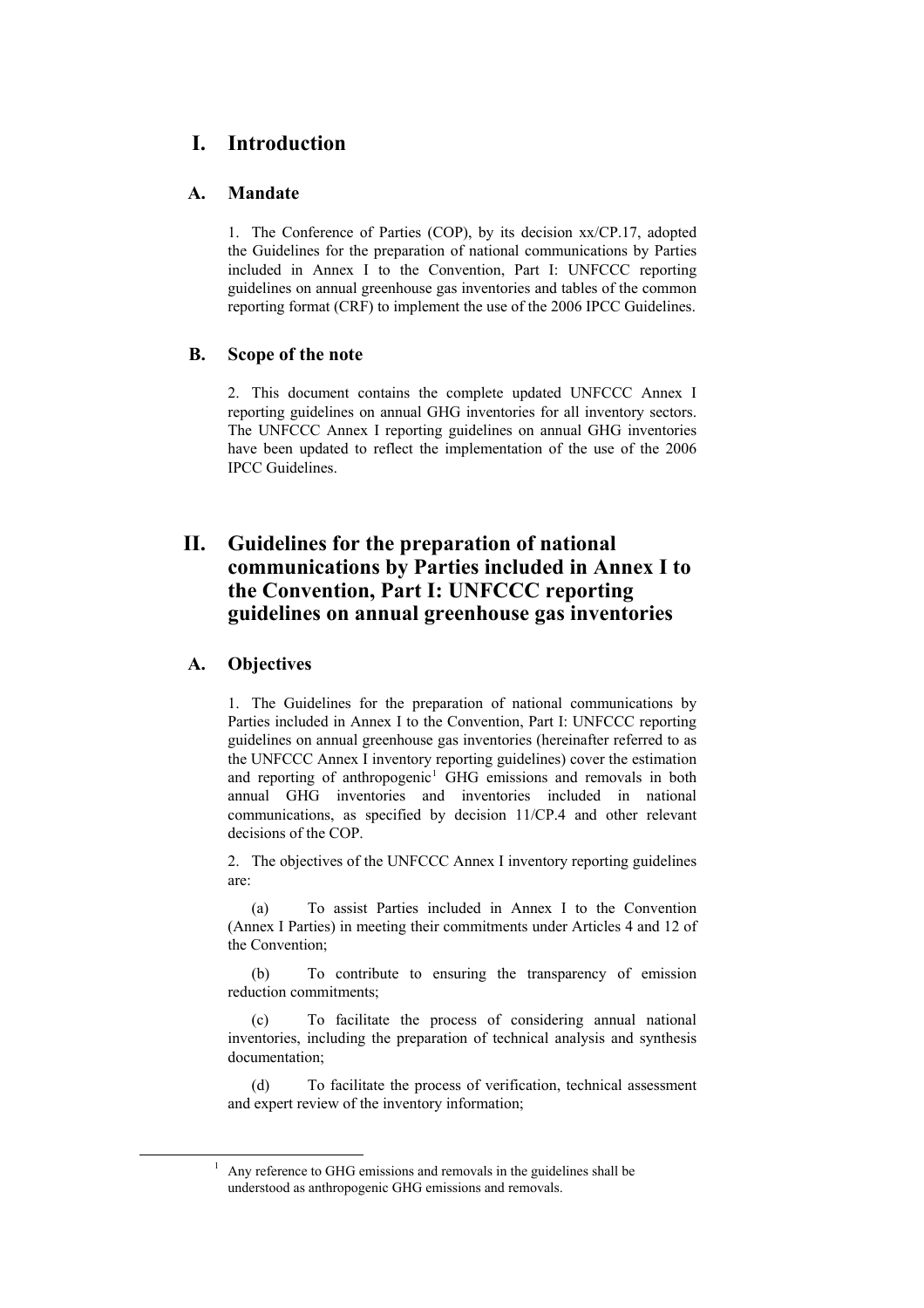(e) To assist Annex I Parties in ensuring and/or improving the quality of their annual GHG inventory submissions.

### **B. Principles and definitions**

3. The annual GHG inventory should be transparent, consistent, comparable, complete and accurate.

4. In the context of these UNFCCC Annex I inventory reporting guidelines on annual GHG inventories:

 (a) *Transparency* means that the data sources, assumptions and methodologies used for an inventory should be clearly explained, in order to facilitate the replication and assessment of the inventory by users of the reported information. The transparency of inventories is fundamental to the success of the process for the communication and consideration of the information. The use of the common reporting format (CRF) tables and the preparation of a structured national inventory report (NIR) contribute to the transparency of the information and facilitate national and international reviews;

 (b) *Consistency* means that an annual GHG inventory should be internally consistent for all reported years in all its elements across sectors, categories and gases. An inventory is consistent if the same methodologies are used for the base and all subsequent years and if consistent data sets are used to estimate emissions or removals from sources or sinks. Under certain circumstances referred to in paragraphs 16 to 18 below, an inventory using different methodologies for different years can be considered to be consistent if it has been recalculated in a transparent manner, in accordance with the *2006 IPCC Guidelines for National Greenhouse Gas Inventories* (hereinafter referred to as the 2006 IPCC Guidelines);

 (c) *Comparability* means that estimates of emissions and removals reported by Annex I Parties in their inventories should be comparable among Annex I Parties. For that purpose, Annex I Parties should use the methodologies and formats agreed by the COP for making estimations and reporting their inventories. The allocation of different source/sink categories should follow the CRF tables provided in annex II to this document, at the level of the summary and sectoral tables;

 (d) *Completeness* means that an annual GHG inventory covers at least all sources and sinks, as well as all gases, for which methodologies are provided in the 2006 IPCC Guidelines or for which supplementary methodologies have been agreed by the COP. Completeness also means the full geographical coverage of the sources and sinks of an Annex I Party;<sup>[2](#page-4-0)</sup>

 (e) *Accuracy* means that emission and removal estimates should be accurate in the sense that they are systematically neither over nor under true emissions or removals, as far as can be judged, and that uncertainties are reduced as far as practicable. Appropriate methodologies should be used, in accordance with the 2006 IPCC Guidelines, to promote accuracy in inventories.

5. In the context of these reporting guidelines, the definitions of common terms used in GHG inventory preparation are those provided in the 2006 IPCC Guidelines.

<span id="page-4-0"></span> <sup>2</sup> According to the instrument of ratification, acceptance, approval or accession to the Convention of each Annex I Party.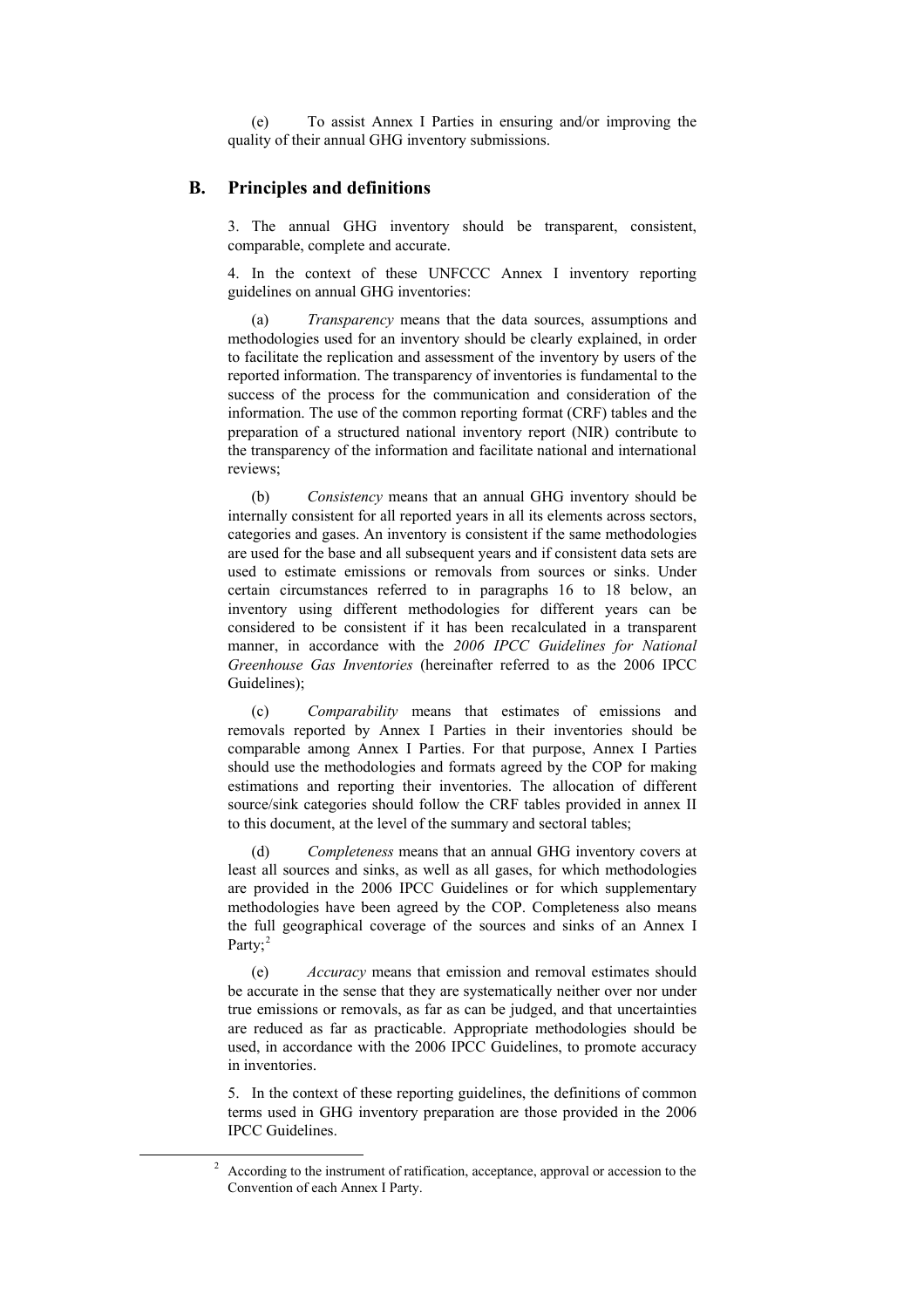## **C. Context**

6. The UNFCCC Annex I inventory reporting guidelines on annual GHG inventories also cover the establishment and maintenance of a national inventory arrangements for the purpose of the continued preparation of timely, complete, consistent, comparable, accurate and transparent annual GHG inventories.

7. An annual GHG inventory submission shall consist of an NIR and the CRF tables, as set out in annexes I and II to this document. The annual submission also comprises information provided by an Annex I Party in addition to its submitted NIR and CRF tables.

### **D. Base year**

18. 990 should be the base year for the estimation and reporting of inventories. According to the provisions of Article 4, paragraph 6, of the Convention and decisions 9/CP.2, 11/CP.4 and 7/CP.12, the following Annex I Parties that are undergoing the process of transition to a market economy are allowed to use a base year or a period of years other than 1990, or a level of emissions as established by a decision of the COP, as follows:

| Bulgaria: | 1988                                  |
|-----------|---------------------------------------|
| Croatia:  | $1990^3$                              |
| Hungary:  | the average of the years 1985 to 1987 |
| Poland:   | 1988                                  |
| Romania:  | 1989                                  |
| Slovenia: | 1986                                  |

### **E. Methods**

#### Methodology

9. Annex I Parties shall use the methodologies provided in the 2006 IPCC Guidelines, unless stated otherwise in the UNFCCC Annex I inventory reporting guidelines on annual GHG inventories, and any supplementary methodologies agreed by the COP, and other relevant COP decisions to estimate anthropogenic emissions by sources and removals by sinks of GHGs not controlled by the Montreal Protocol.

10. Annex I Parties may use different methods (tiers) contained in the 2006 IPCC Guidelines, prioritizing these methods in accordance with the 2006 IPCC Guidelines. Annex I Parties may also use national methodologies which they consider better able to reflect their national situation, provided that these methodologies are compatible with the 2006 IPCC Guidelines and are well documented and scientifically based.

11. For categories<sup>[4](#page-5-1)</sup> that are determined to be key categories, in accordance with the 2006 IPCC Guidelines, and estimated in accordance with the provisions in paragraph 14 below, Annex I Parties should make every effort to use a recommended method, in accordance with the corresponding

<span id="page-5-1"></span><span id="page-5-0"></span> <sup>3</sup>  $3$  In accordance with decision 7/CP.12.

<sup>4</sup> The term "categories" refers to both source and sink categories as set out in the 2006 IPCC Guidelines. The term "key categories" refers to the key categories as addressed in the 2006 IPCC Guidelines.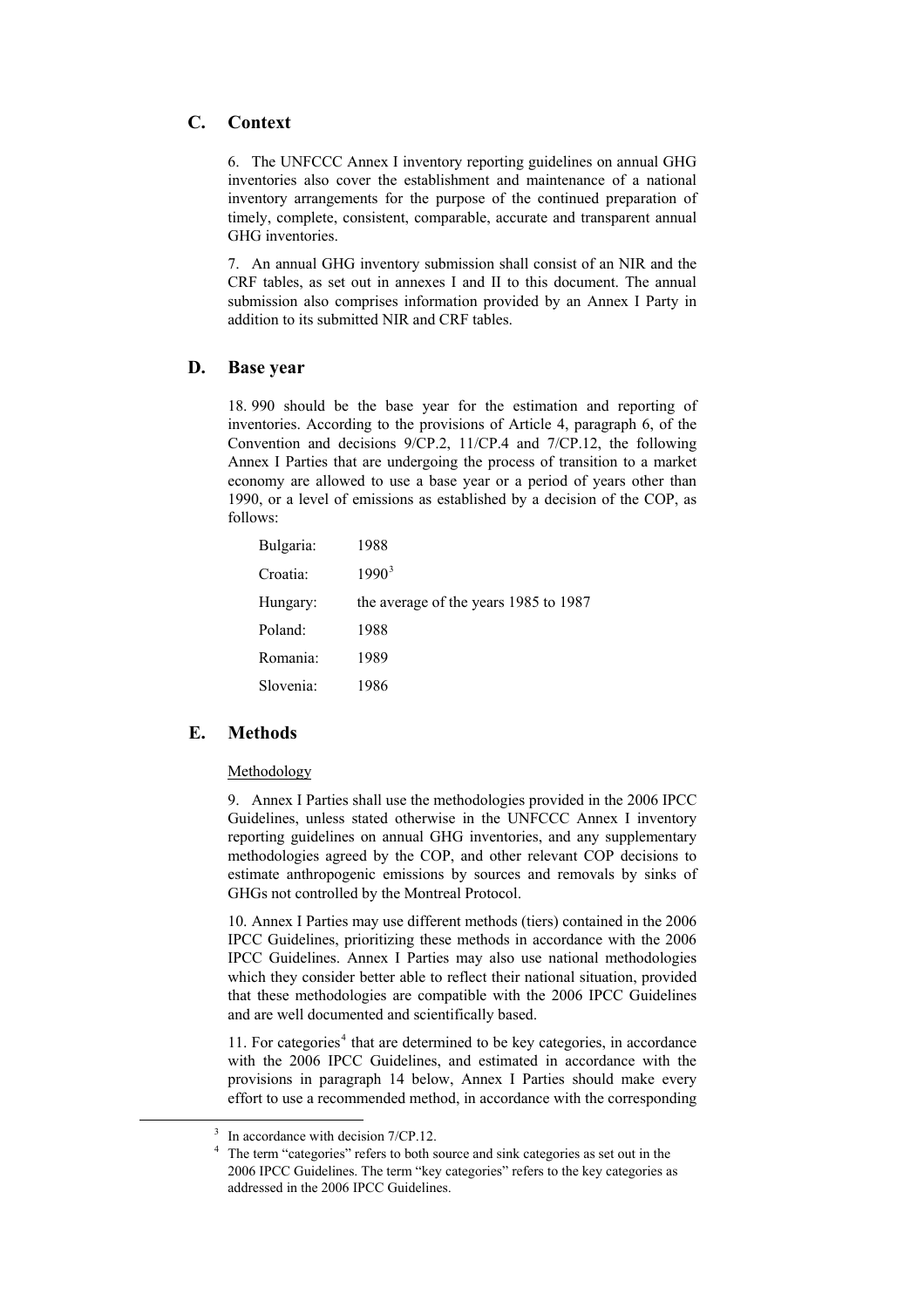decision trees in the 2006 IPCC Guidelines. Annex I Parties should also make every effort to develop and/or select emission factors (EFs), and collect and select activity data (AD), in accordance with the IPCC good practice. Where national circumstances prohibit the use of a recommended method, then the Annex I Party shall explain in its annual GHG inventory submission the reason(s) as to why it was unable to implement a recommended method in accordance with the decision trees in the 2006 IPCC Guidelines.

12. The 2006 IPCC Guidelines provide default methodologies which include default EFs and in some cases default AD for the categories to be reported. As the assumptions implicit in these default data, factors and methods may not be appropriate for specific national circumstances, Annex I Parties should use their own national EFs and AD, where available, provided that they are developed in a manner consistent with the 2006 IPCC Guidelines and are considered to be more accurate than the defaults. If Annex I Parties lack country-specific information, they could also use EFs or other parameters provided in the IPCC Emission Factor Database, where available, provided that they can demonstrate that those parameters are appropriate in the specific national circumstances and are more accurate than the default data provided in the 2006 IPCC Guidelines. Annex I Parties shall transparently explain in their annual GHG inventory submissions what data and/or parameters have been used.

13. Parties are encouraged to refine estimates of anthropogenic emissions and removals in the LULUCF sector through the application of tier 3 methods, provided that they are developed in a manner consistent with the 2006 IPCC Guidelines, and information for transparency is provided in accordance with paragraph 50(a).

#### Key category identification

14. Annex I Parties shall identify their key categories for the base year and the latest reported inventory year, using approach 1, level and trend assessment, including and excluding LULUCF. Parties are encouraged to also use approach 2 and to add additional key categories to the result of approach 1.

#### Uncertainties

15. Annex I Parties shall quantitatively estimate the uncertainty of the data used for all source and sink categories using at least approach 1, as provided in the 2006 IPCC Guidelines, and report uncertainties for at least the base year and the latest inventory year and the trend uncertainty between these two years. Annex I Parties are encouraged to use approach 2 or a hybrid of approaches 1 and 2 provided in the 2006 IPCC Guidelines, in order to address technical limitations of approach 1. The uncertainty of the data used for all source and sink categories should also be qualitatively discussed in a transparent manner in the NIR, in particular for categories that were identified as key categories.

#### Recalculations and time-series consistency

16. The inventory for a time series, including the base year and all subsequent years for which the inventory has been reported, should be estimated using the same methodologies, and the underlying AD and EFs should be obtained and used in a consistent manner, ensuring that changes in emission trends are not introduced as a result of changes in estimation methods or assumptions over the time series of estimates.

17. Recalculations should ensure the consistency of the time series and shall be carried out to improve accuracy and/or completeness. Where the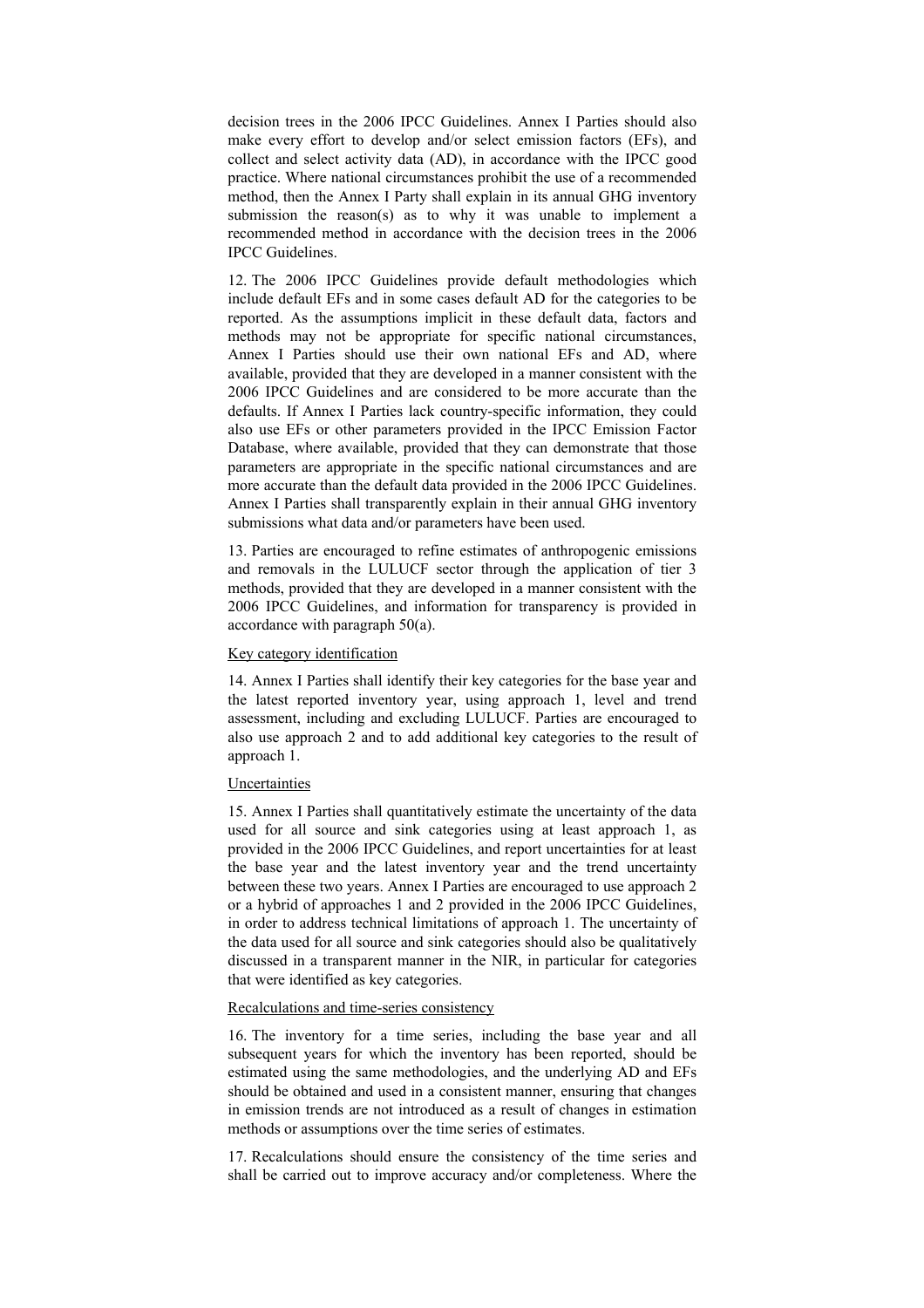methodology or manner in which underlying AD and EFs are gathered has changed, Annex I Parties should recalculate their inventories for the base year and subsequent years of the times series. Annex I Parties should evaluate the need for recalculations relative to the reasons provided in the 2006 IPCC Guidelines, in particular for key categories. Recalculations should be performed in accordance with 2006 IPCC Guidelines and the general principles set down in these reporting guidelines.

18. In some cases it may not be possible to use the same methods and consistent data sets for all years, owing to a possible lack of AD, EFs or other parameters directly used in the calculation of emission estimates for some historical years, including the base year. In such cases, emissions or removals may need to be recalculated using alternative methods not generally covered by paragraph 9 above. In these instances, Annex I Parties should use one of the techniques provided in the 2006 IPCC Guidelines to estimate the missing values. Annex I Parties should document and report the methodologies used for the entire time series.

#### Quality assurance/quality control

19. Each Annex I Party shall elaborate an inventory quality assurance/quality control (QA/QC) plan and implement general inventory QC procedures in accordance with its QA/QC plan following the 2006 IPCC Guidelines. In addition, Annex I Parties should apply categoryspecific QC procedures for key categories and for those individual categories in which significant methodological changes and/or data revisions have occurred, in accordance with the 2006 IPCC Guidelines. In addition, Annex I Parties should implement QA procedures by conducting a basic expert peer review of their inventories in accordance with the 2006 IPCC Guidelines.

### **F. National inventory arrangements**

20. Each Annex I Party should implement and maintain national inventory arrangements for the estimation of anthropogenic GHG emissions by sources and removals by sinks. The national inventory arrangements include all institutional, legal and procedural arrangements made within an Annex I Party for estimating anthropogenic emissions by sources and removals by sinks of all GHGs not controlled by the Montreal Protocol, and for reporting and archiving inventory information.

21. National inventory arrangements should be designed and operated:

To ensure the transparency, consistency, comparability, completeness and accuracy of inventories, as defined in paragraphs 3 and 7 above;

 (b) To ensure the quality of inventories through the planning, preparation and management of inventory activities. Inventory activities include collecting AD, selecting methods and EFs appropriately, estimating anthropogenic GHG emissions by sources and removals by sinks, implementing uncertainty assessment and QA/QC activities, and carrying out procedures for the verification of the inventory data at the national level, as described in these reporting guidelines.

22. In the implementation of its national inventory arrangements, each Annex I Party should perform the following general functions:

 (a) Establish and maintain the institutional, legal and procedural arrangements necessary to perform the functions defined in paragraphs 23 to 27 below, as appropriate, between the government agencies and other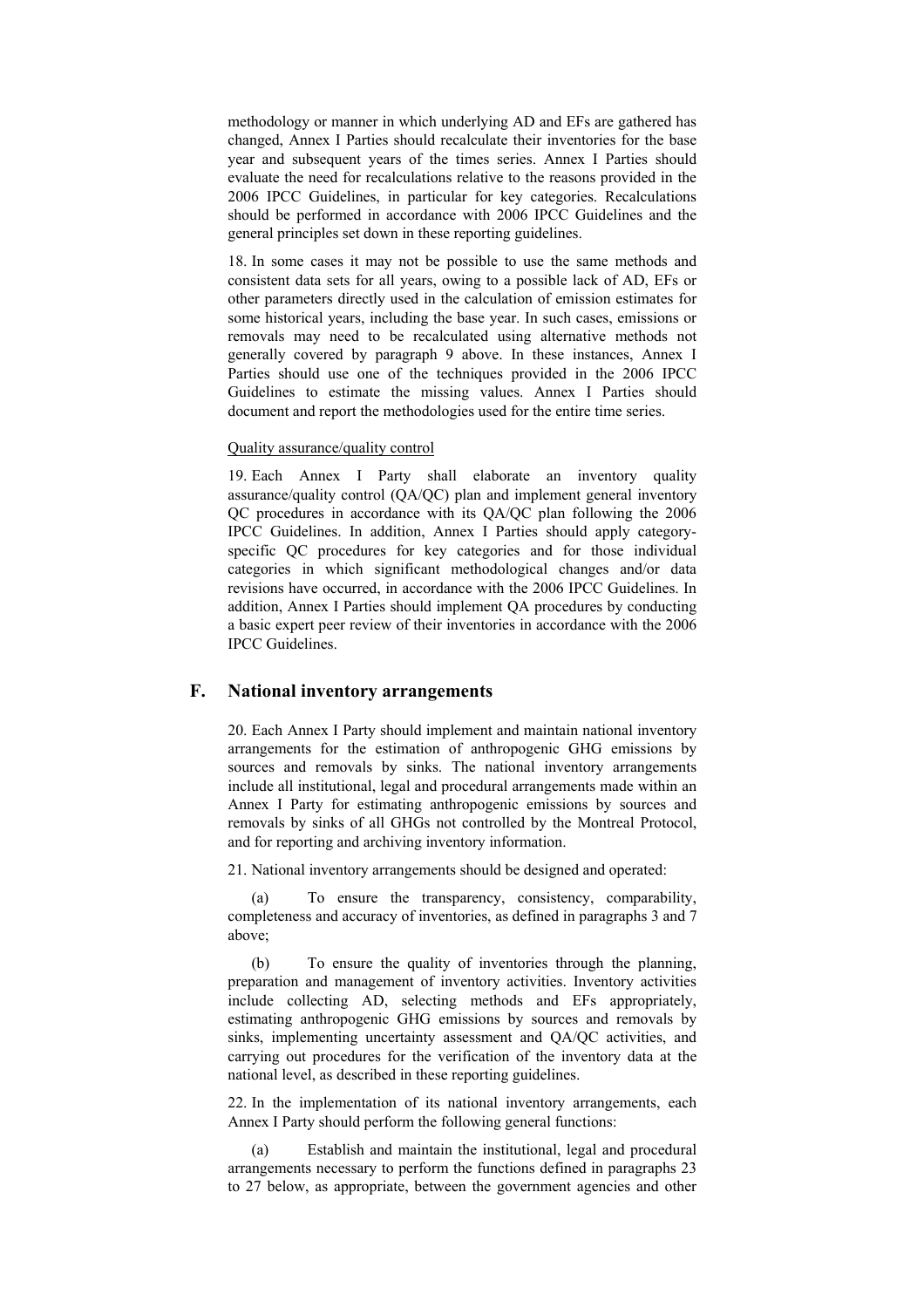entities responsible for the performance of all functions defined in these reporting guidelines;

 (b) Ensure sufficient capacity for the timely performance of the functions defined in these reporting guidelines, including data collection for estimating anthropogenic GHG emissions by sources and removals by sinks and arrangements for the technical competence of the staff involved in the inventory development process;

 (c) Designate a single national entity with overall responsibility for the national inventory;

 (d) Prepare national annual GHG inventories in a timely manner in accordance with these reporting guidelines and relevant decisions of the COP, and provide the information necessary to meet the reporting requirements defined in these reporting guidelines and in relevant decisions of the COP;

 (e) Undertake specific functions relating to inventory planning, preparation and management.

### Inventory planning

23. As part of its inventory planning, each Annex I Party should:

 (a) Define and allocate specific responsibilities in the inventory development process, including those relating to choosing methods, data collection, particularly AD and EFs from statistical services and other entities, processing and archiving, and QA/QC. Such definition should specify the roles of, and the cooperation between, government agencies and other entities involved in the preparation of the inventory, as well as the institutional, legal and procedural arrangements made to prepare the inventory;

 (b) Elaborate an inventory QA/QC plan as indicated in paragraph 19 above;

 (c) Establish processes for the official consideration and approval of the inventory, including any recalculations, prior to its submission, and for responding to any issues raised in the inventory review process.

24. As part of its inventory planning, each Annex I Party should consider ways to improve the quality of AD, EFs, methods and other relevant technical elements of the inventory. Information obtained from the implementation of the QA/QC programme, the inventory review process and other verification activities should be considered in the development and/or revision of the QA/QC plan and the quality objectives.

#### Inventory preparation

25. As part of its inventory preparation, each Annex I Party should:

 (a) Prepare estimates in accordance with the requirements defined in these reporting guidelines;

 (b) Collect sufficient AD, process information and EFs as are necessary to support the methods selected for estimating anthropogenic GHG emissions by sources and removals by sinks;

 (c) Make quantitative estimates of uncertainty for each category and for the inventory as a whole, as indicated in paragraph 16 above;

 (d) Ensure that any recalculations are prepared in accordance with paragraphs 16–18 above;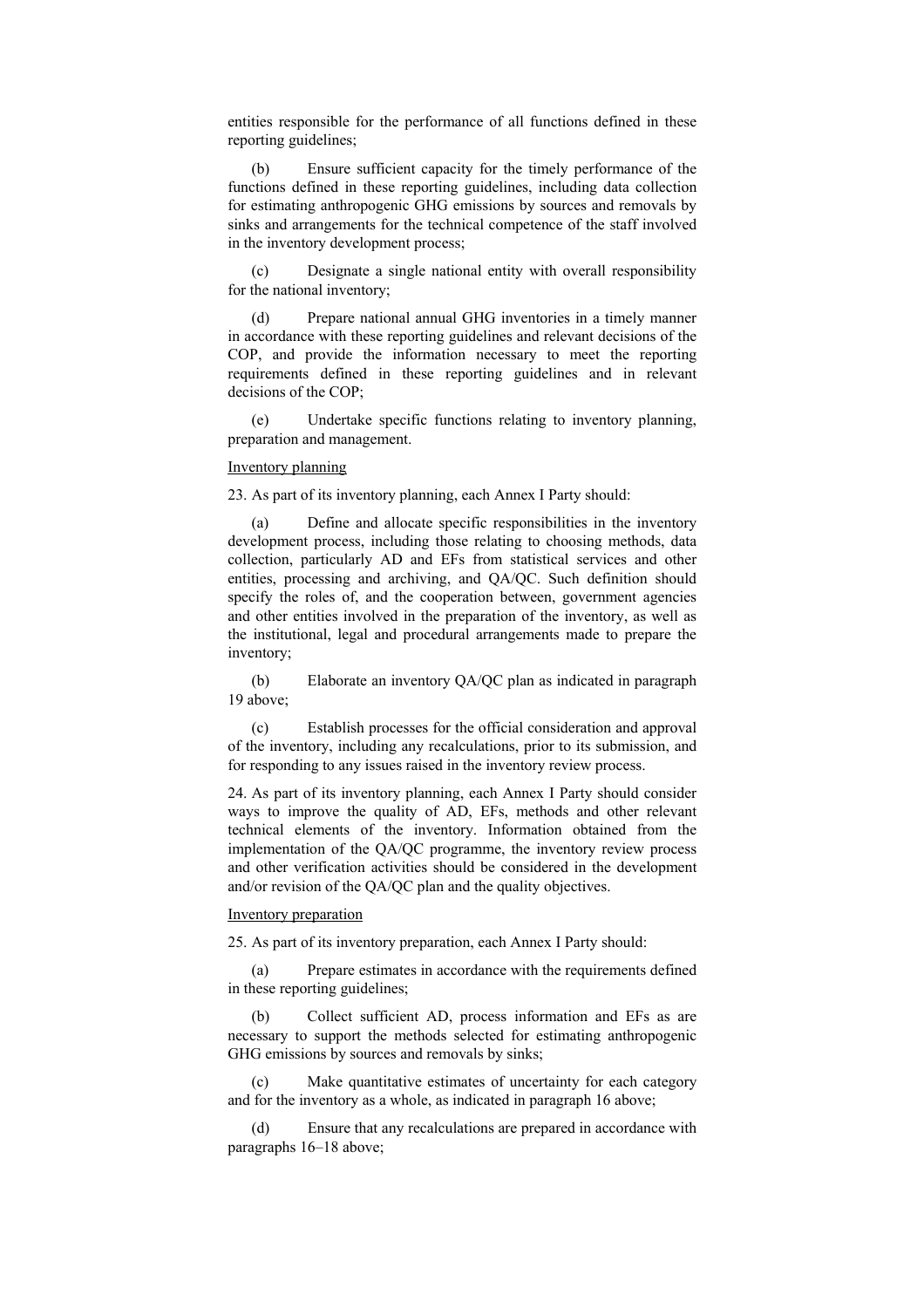(e) Compile the NIR and the CRF tables in accordance with these reporting guidelines;

 (f) Implement general inventory QC procedures in accordance with its OA/OC plan, following the 2006 IPCC Guidelines.

26. As part of its inventory preparation, each Annex I Party should:

Apply category-specific QC procedures for key categories and for those individual categories in which significant methodological and/or data revisions have occurred, in accordance with the 2006 IPCC Guidelines;

 (b) Provide for a basic review of the inventory by personnel that have not been involved in the inventory development process, preferably an independent third party, before the submission of the inventory, in accordance with the planned QA procedures referred to in paragraph 19 above;

 (c) Provide for a more extensive review of the inventory for key categories, as well as for categories where significant changes to methods or data have been made, in accordance with the 2006 IPCC Guidelines;

 (d) On the basis of the reviews described in paragraph 3(b) and (c) above and periodic internal evaluations of the inventory preparation process, re-evaluate the inventory planning process, in order to meet the established quality objectives referred to in paragraph 24 above.

#### Inventory management

27. As part of its inventory management, each Annex I Party should:

 (a) Archive all relevant inventory information for the reported time series, including all disaggregated EFs and AD, documentation on how these factors and data have been generated and aggregated for the preparation of the inventory, internal documentation on QA/QC procedures, external and internal reviews, and documentation on annual key categories and key category identification and planned inventory improvements;

 (b) Provide review teams with access to all archived information used by the Party to prepare the inventory through the single national entity, in accordance with relevant decisions of the COP;

 (c) Respond, in a timely manner, to requests for clarifying inventory information resulting from the different stages of the process of review of the inventory information and information on the national inventory arrangements.

## **G. Reporting**

#### **1. General guidance**

#### Estimates of emissions and removals

28. Article 12, paragraph 1(a), of the Convention requires that each Party shall communicate to the COP, through the secretariat, inter alia, a national inventory of anthropogenic emissions by sources and removals by sinks of all GHGs not controlled by the Montreal Protocol. As a minimum requirement, inventories shall contain information on the following GHGs: carbon dioxide  $(CO_2)$ , methane  $(CH_4)$ , nitrous oxide  $(N_2O)$ , perfluorocarbons (PFCs), hydrofluorocarbons (HFCs), sulphur hexafluoride (SF $_6$ ) and nitrogen trifluoride (NF<sub>3</sub>).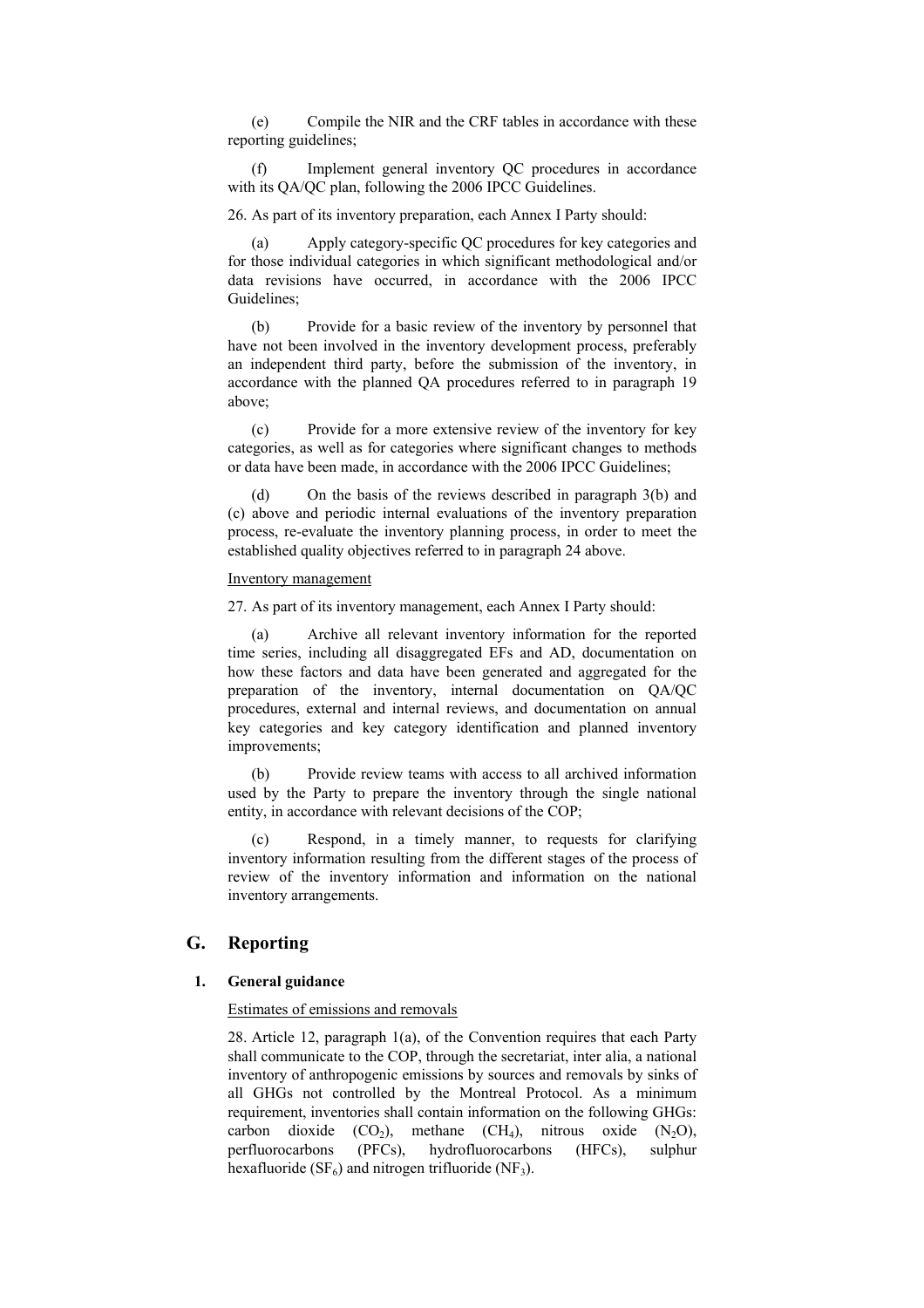29. In addition, Annex I Parties should provide information on the following precursor gases: carbon monoxide  $(CO)$ , nitrogen oxides  $(NO<sub>X</sub>)$ and non-methane volatile organic compounds (NMVOCs), as well as sulphur oxides  $(SO_X)$ . Annex I Parties may report indirect  $CO_2$  from the atmospheric oxidation of CH4, CO and NMVOCs. Annex I Parties may report as a memo item indirect  $N_2O$  emissions from other than the agriculture and land use, land-use change and forestry (LULUCF) sources. These estimates of indirect  $N_2O$  should not be included in national totals. For Parties that decide to report indirect  $CO<sub>2</sub>$  the national totals shall be presented with and without indirect  $CO<sub>2</sub>$ .

30. GHG emissions and removals should be presented on a gas-by-gas basis in units of mass, with emissions by sources listed separately from removals by sinks, except in cases where it may be technically impossible to separate information on sources and sinks in the area of LULUCF. For HFCs and PFCs, emissions should be reported for each relevant chemical in the category on a disaggregated basis, except in cases where paragraph 36 below applies.

31. Annex I Parties should report aggregate emissions and removals of GHGs, expressed in  $CO<sub>2</sub>$  eq, using the global warming potential values as agreed by decision XX/CP.17 or any subsequent decision by the COP on global warming potentials.

32. Annex I Parties shall report actual emissions of HFCs, PFCs,  $SF_6$  and NF3 providing disaggregated data by chemical (e.g. HFC-134a) and category in units of mass and in  $CO<sub>2</sub>$  eq, except in cases where paragraph 36 below applies. Annex I Parties should report emission estimates or notation keys in line with paragraph 37 below and trends for these gases for 1990 onward, in accordance with the provisions of these reporting guidelines.

33. Annex I Parties are strongly encouraged to also report emissions and removals of additional GHGs, such as HFEs and PFPEs, and other gases for which 100-year global warming potential values are available from the IPCC but have not yet been adopted by the COP. These emissions and removals should be reported separately from national totals.

34. In accordance with the 2006 IPCC Guidelines, international aviation and marine bunker fuel emissions should not be included in national totals but should be reported separately. Annex I Parties should make every effort to both apply and report according to the method contained in the 2006 IPCC Guidelines for separating domestic and international emissions. Annex I Parties should also report emissions from international aviation and marine bunker fuels as two separate entries in their inventories.

35. Annex I Parties should clearly indicate how feedstocks and non-energy use of fuels have been accounted for in the inventory, under the energy or industrial processes sector, in accordance with the 2006 IPCC Guidelines.

36. Emissions and removals should be reported at the most disaggregated level of each source/sink category, taking into account that a minimum level of aggregation may be required to protect confidential business and military information.

#### Completeness

37. Where methodological or data gaps in inventories exist, information on these gaps should be presented in a transparent manner. Annex I Parties should clearly indicate the sources and sinks which are not considered in their inventories but which are included in the 2006 IPCC Guidelines, and explain the reasons for such exclusion. Similarly, Annex I Parties should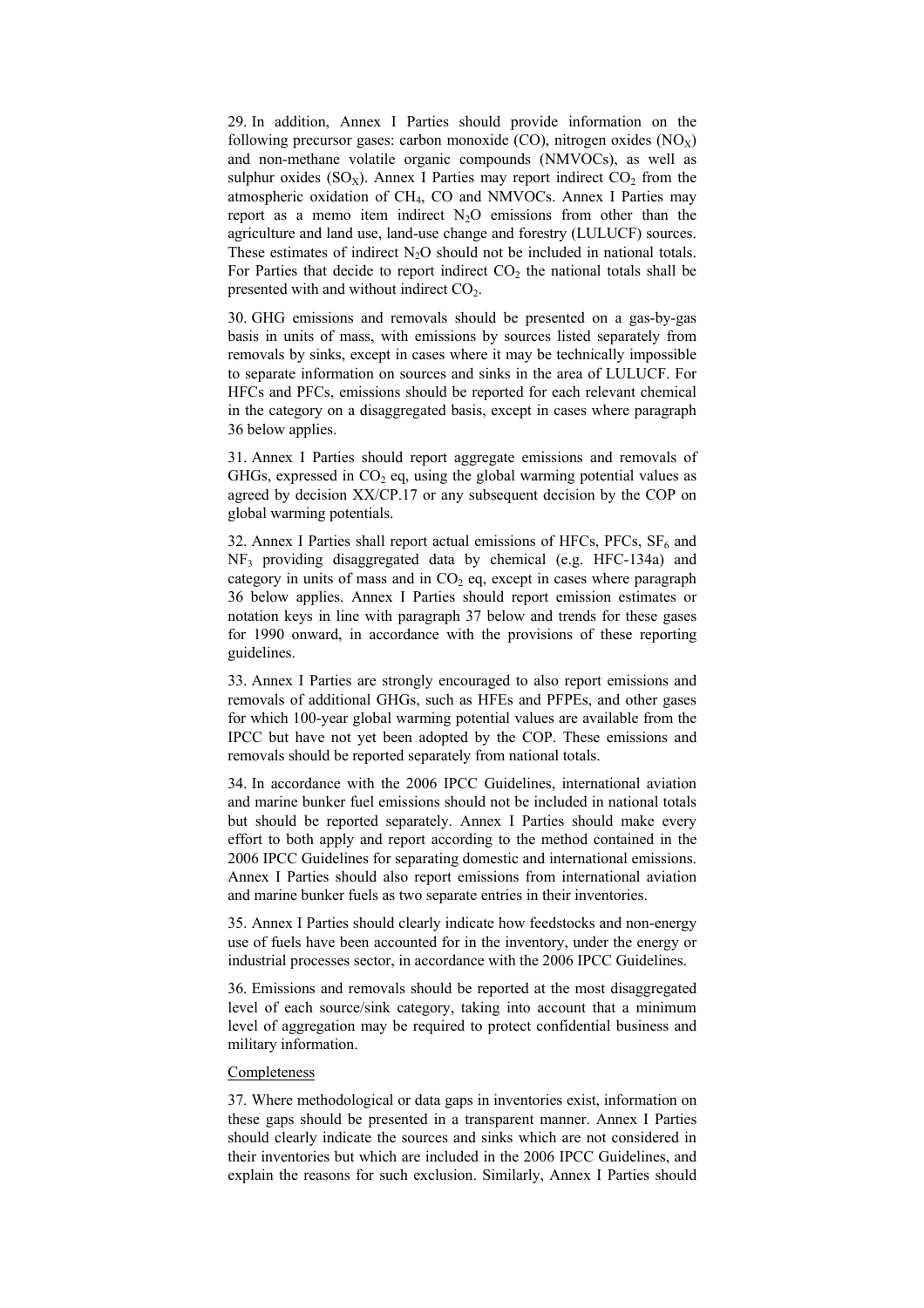indicate the parts of their geographical area, if any, not covered by their inventory and explain the reasons for their exclusion. In addition, Annex I Parties should use the notation keys presented below to fill in the blanks in all the CRF tables.<sup>[5](#page-11-0)</sup> This approach facilitates the assessment of the completeness of an inventory. The notation keys are as follows:

 (a) "NO" (not occurring) for categories or processes, including recovery, under a particular source or sink category that do not occur within an Annex I Party;

 (b) "NE" (not estimated) for AD and/or emissions by sources and removals by sinks of GHGs which have not been estimated but for which a corresponding activity may occur within a Party.<sup>[6](#page-11-1)</sup> Where "NE" is used in an inventory to report emissions or removals of  $CO<sub>2</sub>$ ,  $N<sub>2</sub>O$ ,  $CH<sub>4</sub>$ , HFCs, PFCs,  $SF<sub>6</sub>$  and NF<sub>3</sub>, the Annex I Party shall indicate in both the NIR and the CRF completeness table why such emissions or removals have not been estimated. Furthermore, a Party may consider that a disproportionate amount of effort would be required to collect data for a gas from a specific category<sup>[7](#page-11-2)</sup> that would be insignificant in terms of the overall level and trend in national emissions and in such cases use the notation key "NE". The Party should in the NIR provide justifications for exclusion in terms of the likely level of emissions. An emission should only be considered insignificant if the likely level of emissions is below 0.05 per cent of the national total GHG emissions, ${}^{8}$  ${}^{8}$  ${}^{8}$  and does not exceed 500 kt CO<sub>2</sub> eq. The total national aggregate of estimated emissions for all gases and categories considered insignificant shall remain below 0.1 per cent of the national total GHG emissions.<sup>8</sup> Parties should use approximated AD and default IPCC EFs to derive a likely level of emissions for the respective category. Once emissions from a specific category have been reported in a previous submission, emissions from this specific category shall be reported in subsequent GHG inventory submissions;

 (c) "NA" (not applicable) for activities under a given source/sink category that do occur within the Party but do not result in emissions or removals of a specific gas. If the cells for categories in the CRF tables for which "NA" is applicable are shaded, they do not need to be filled in;

 (d) "IE" (included elsewhere) for emissions by sources and removals by sinks of GHGs estimated but included elsewhere in the inventory instead of under the expected source/sink category. Where "IE" is used in an inventory, the Annex I Party should indicate, in the CRF completeness table, where in the inventory the emissions or removals for the displaced source/sink category have been included, and the Annex I Party should explain such a deviation from the inclusion under the expected category, especially if it is due to confidentiality;

 (e) "C" (confidential) for emissions by sources and removals by sinks of GHGs of which the reporting could lead to the disclosure of confidential information, given the provisions of paragraph 36 above.

38. Annex I Parties are encouraged to estimate and report emissions and removals for source or sink categories for which estimation methods are

<span id="page-11-3"></span><span id="page-11-2"></span><span id="page-11-1"></span><span id="page-11-0"></span> $\overline{\phantom{0}}$  $\frac{1}{2}$  If notation keys are used in the NIR, they should be consistent with those reported in the CRF tables. 6

The notation key "NE" could also be used when an activity occurs in the Party but the 2006 IPCC Guidelines do not provide methodologies to estimate the emissions/removals. 7

Category as defined in the CRF tables.

<sup>8</sup> "National total GHG emissions" refers to the total GHG emissions without LULUCF for the latest reported inventory year.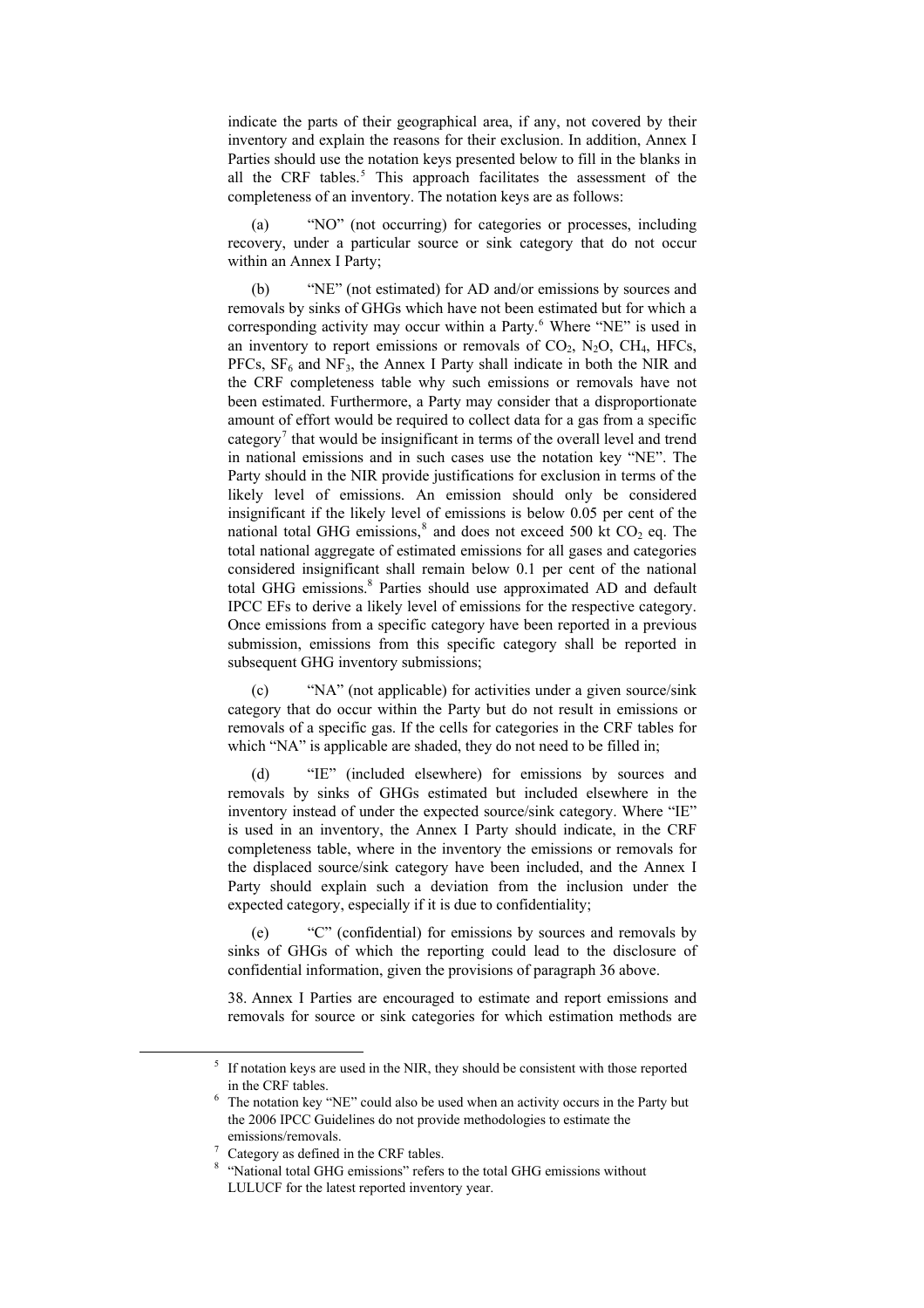not included in the 2006 IPCC Guidelines. If Annex I Parties estimate and report emissions and removals for country-specific sources or sinks or of gases which are not included in the 2006 IPCC Guidelines, they should explicitly describe what source/sink categories or gases these are, as well as what methodologies, EFs and AD have been used for their estimation, and provide references for these data.

#### Key categories

39. Annex I Parties shall estimate and report the individual and cumulative percentage contributions from key categories to their national total, with respect to both level and trend. The emissions should be expressed in terms of  $CO<sub>2</sub>$  eq using the methods provided in the 2006 IPCC Guidelines. As indicated in paragraph 50 below, this information should be included in the NIR using tables 4.2 and 4.3 of the 2006 IPCC Guidelines, adapted to the level of category disaggregation that the Annex I Party used for determining its key categories.<sup>[9](#page-12-0)</sup>

#### Verification

40. For the purposes of verification, Annex I Parties should compare their national estimates of  $CO<sub>2</sub>$  emissions from fuel combustion with those estimates obtained using the IPCC reference approach, as contained in the 2006 IPCC Guidelines, and report the results of this comparison in the NIR.

41. Annex I Parties that prepare their estimates of emissions and/or removals using higher-tier (tier 3) methods and/or models shall provide in the NIR verification information consistent with the 2006 IPCC Guidelines.

#### Uncertainties

42. Annex I Parties shall report, in the NIR, uncertainties estimated as indicated in paragraph 16 above, as well as methods used and underlying assumptions, for the purpose of helping to prioritize efforts to improve the accuracy of national inventories in the future and to guide decisions on methodological choice. This information should be presented using table 3.3 of the 2006 IPCC Guidelines. In addition, Annex I Parties should indicate in that table those categories that have been identified as key categories in their inventory.

#### Recalculations

<span id="page-12-0"></span>9

43. Recalculations of previously submitted estimates of emissions and removals as a result of changes in methodologies, changes in the manner in which EFs and AD are obtained and used, or the inclusion of new sources or sinks which have existed since the base year but were not previously reported, shall be reported for the base year and all subsequent years of the time series up to the year for which the recalculations are made. Further, a discussion on the impact of the recalculations on the trend in emissions should be provided in the NIR at the category, sector and national total level, as appropriate.

44. Recalculations shall be reported in the NIR, with explanatory information and justifications for recalculations. Information on the procedures used for performing the recalculations, changes in the calculation methods, EFs and AD used, and the inclusion of sources or sinks not previously covered should be reported with an indication of the

 $9$  Table 4.1 of the 2006 IPCC Guidelines should be used as the basis for preparing the key category analysis but does not need to be reported in the NIR.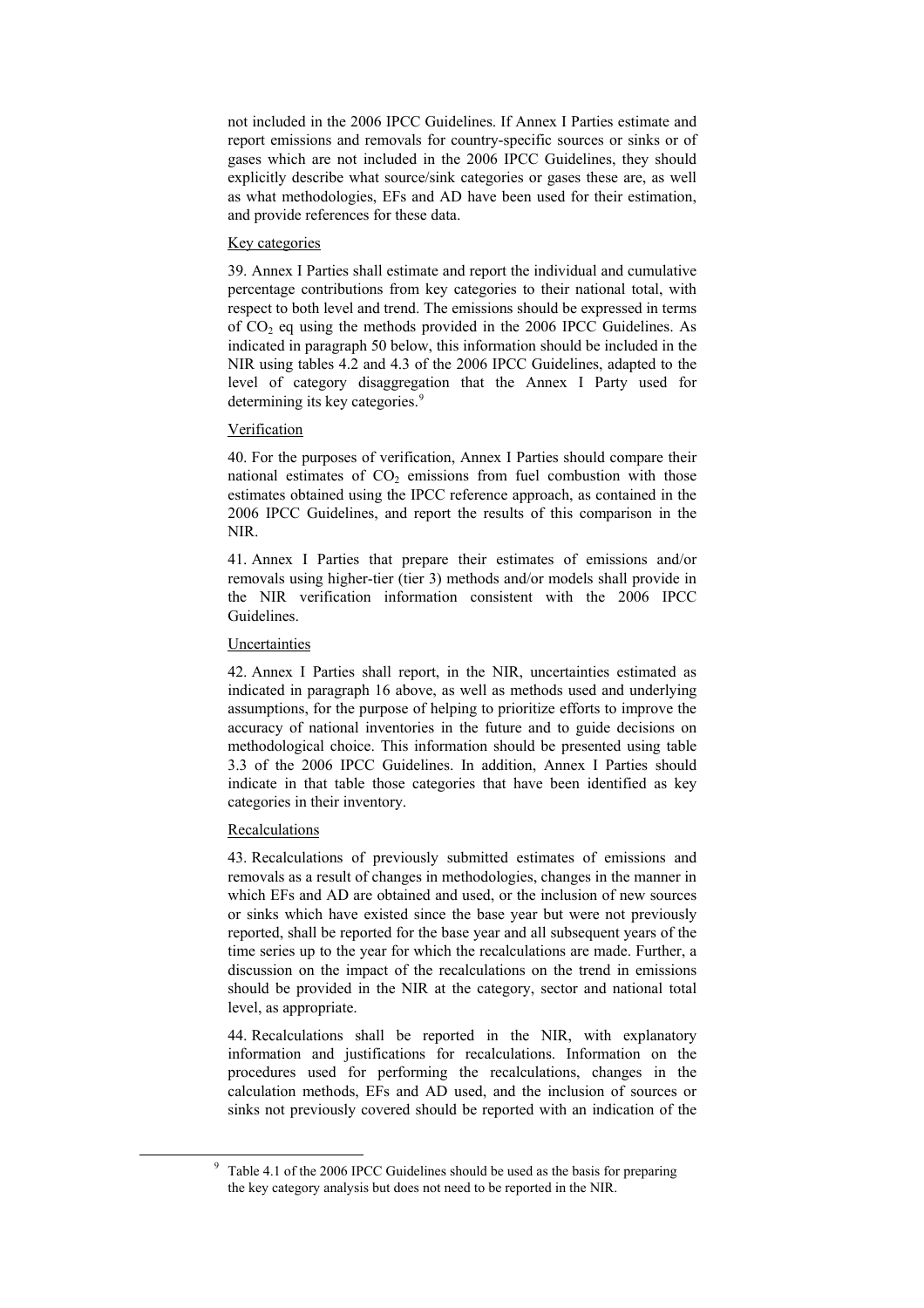relevant changes in each source or sink category where these changes have taken place.

45. Annex I Parties shall report any other changes in estimates of emissions and removals, and clearly indicate the reason for the changes compared with previously submitted inventories (e.g. error correction, statistical reason or reallocation of categories), in the NIR as indicated in paragraph 50 below and outlined in annex II to this document. Small differences (e.g. due to the rounding of estimates) should not be considered as recalculations.

#### Quality assurance/quality control

46. Annex I Parties shall report in the NIR on their QA/QC plan and give information on QA/QC procedures already implemented or to be implemented in the future. In addition, Annex I Parties are encouraged to report on any peer review of their inventory, apart from the UNFCCC review.

Corrections

47. Inventories shall be reported without corrections relating, for example, to climate variations or trade patterns of electricity.

#### **2. National inventory report**

48. Annex I Parties shall submit to the COP, through the secretariat, an NIR containing detailed and complete information on their inventories. The NIR should ensure transparency and contain sufficiently detailed information to enable the inventory to be reviewed. This information should cover the base year, the most recent 10 years and any previous years since the base year ending with 0 or 5 (1990, 1995, 2000, etc.).

49. Each year, an updated NIR shall be electronically submitted in its entirety to the COP, through the secretariat, in accordance with the relevant decisions of the COP.

#### 50. The NIR shall include:

 (a) Descriptions, references and sources of information for the specific methodologies, including higher-tier methods and models, assumptions, EFs and AD, as well as the rationale for their selection. For tier 3 models, additional information for improving transparency;<sup>[10](#page-13-0)</sup>

 (b) An indication of the level of complexity (IPCC tier) applied and a description of any national methodology used by the Annex I Party, as well as information on anticipated future improvements;

 (c) For key categories, an explanation if the recommended methods from the appropriate decision tree in the 2006 IPCC Guidelines are not used;

 (d) A description of the national key categories, as indicated in paragraph 39 above, including:

(i) A summary table with the key categories identified for the latest reporting year (by level and trend);

<span id="page-13-0"></span>Parties should, as applicable, report information on: basis and type of model, application and adaptation of the model, main equations/processes, key assumptions, domain of application, how the model parameters were estimated, description of key inputs and outputs, details of calibration and model evaluation, uncertainty and sensitivity analysis, QA/QC procedures adopted and references to peer-reviewed literature.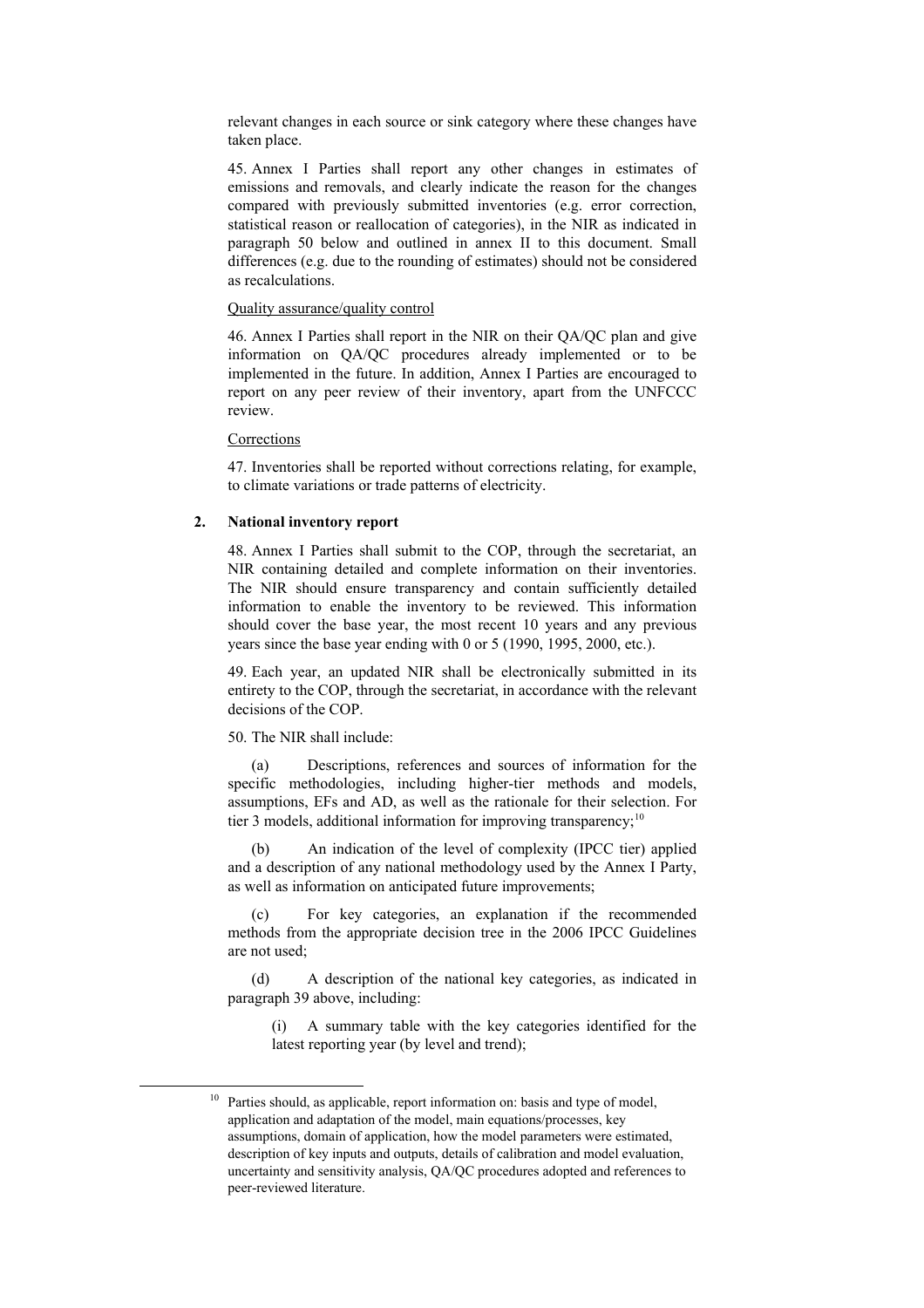(ii) Information on the level of category disaggregation used and the rationale for its use;

(iii) Additional information relating to the methodology used for identifying key categories;

 (e) Information on how and where feedstocks and non-energy use of fuels have been reported in the inventory;

 (f) Assessment of completeness, including information and explanations in relation to categories not estimated or included elsewhere, and information related to the geographical scope;

 (g) Information on uncertainties, as requested in paragraph 43 above;

 (h) Information on any recalculations relating to previously submitted inventory data, as requested in paragraphs 43 to 45 above, including changes in methodologies, sources of information and assumptions, in particular in relation to recalculations made in response to the review process;

(i) Information on changes in response to the review process;

 (j) Information on the national inventory arrangements and changes to the national inventory arrangements, including a description of the institutional arrangements for inventory preparation, as well as information on verification as requested in paragraphs 40 and 41 above and on QA/QC as requested in paragraph 46 above.

51. The NIR should follow the outline and general structure contained in annex I to this document.

#### **3. Common reporting format tables**

52. The CRF tables are designed to ensure that Annex I Parties report quantitative data in a standardized format and to facilitate comparison of inventory data and trends. Explanation of information of a qualitative character should mainly be provided in the NIR rather than in the CRF tables. Such explanatory information should be cross-referenced to the specific chapter of the NIR.

53. Annex I Parties shall submit annually to the COP, through the secretariat, the information required in the CRF tables, as contained in annex II to this document. This information shall be electronically submitted on an annual basis in its entirety to the COP, through the secretariat, in accordance with the relevant decisions of the COP. Parties should submit their CRF tables, generated by the CRF Reporter software, via the UNFCCC submission portal, with a view to facilitating the processing of the inventory information by the secretariat.

54. The CRF is a standardized format for reporting estimates of GHG emissions and removals and other relevant information. The CRF allows for the improved handling of electronic submissions and facilitates the processing of inventory information and the preparation of useful technical analysis and synthesis documentation.

55. The CRF tables shall be reported in accordance with the tables included in annex II to this document and as specified in these reporting guidelines. In completing the CRF tables, Annex I Parties should:

Provide a full set of CRF tables for the base year and all years from 1990 up to the most recent inventory year;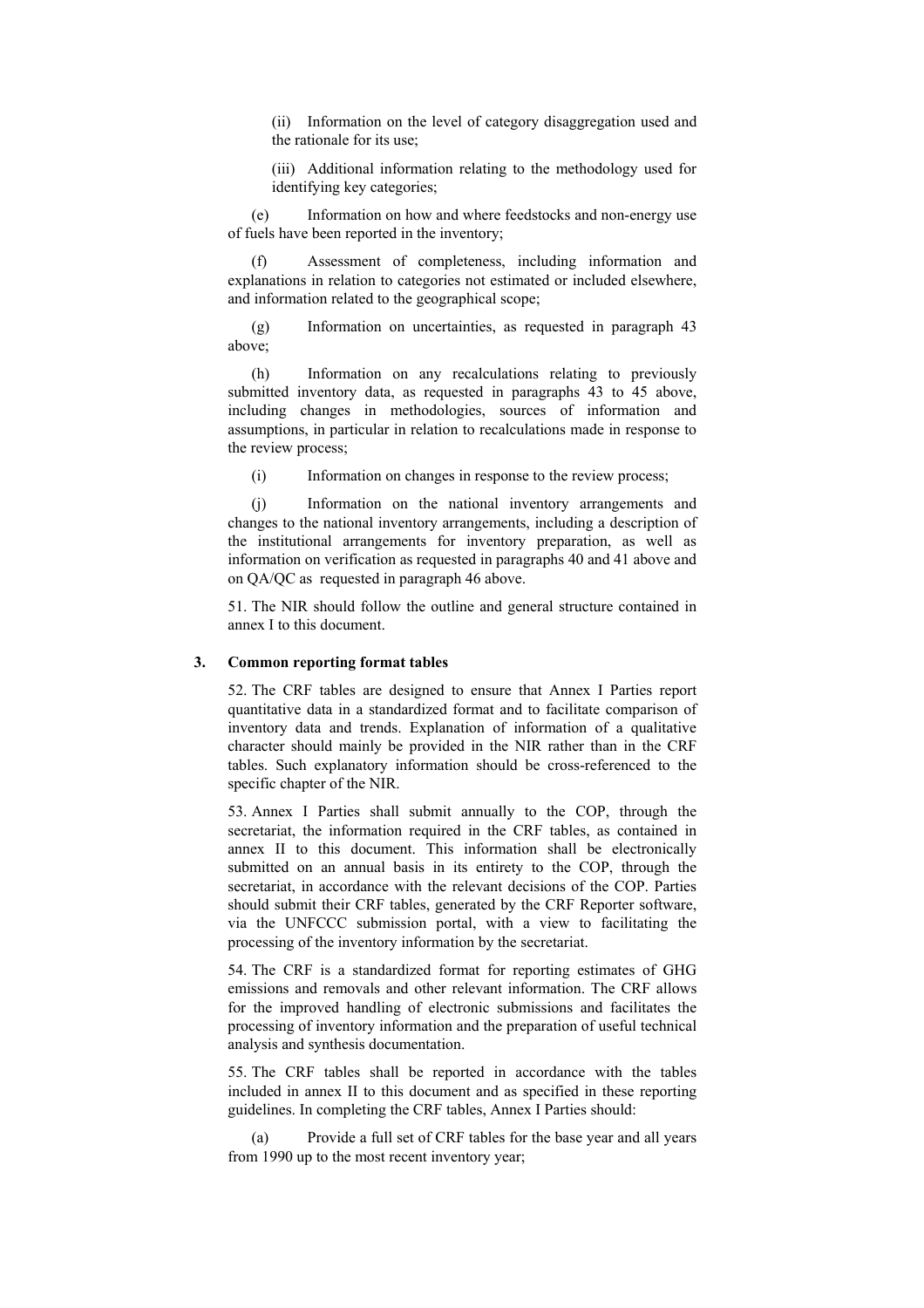(b) Provide completeness tables for the latest inventory year only, if the information applies to all years of the time series. If the information in those tables differs for each reported year, then either the tables or information on the specific changes must be provided for each year in the CRF tables;

 (c) Use the documentation boxes provided at the foot of the sectoral report and background data tables to provide cross references to detailed explanations in the NIR, or any other information, as specified in those boxes.

56. Annex I Parties should provide the information requested in the additional information boxes. Where the information called for is inappropriate because of the methodological tier used by the Annex I Party, the corresponding cells should be completed using the notation key "NA". In such cases, the Annex I Parties should cross-reference in the documentation box the relevant chapter in the NIR where equivalent information can be found.

57. Annex I Parties should use the notation keys, as specified in paragraph 37 above, in all the CRF tables to fill in the cells where no quantitative data are directly entered. Using the notation keys in this way facilitates the assessment of the completeness of an inventory.

## **H. Record keeping**

58. Annex I Parties should gather and archive all relevant inventory information for each year of the reported time series, including all disaggregated EFs and AD, and documentation on how those factors and data were generated, including expert judgement where appropriate, and how they have been aggregated for their reporting in the inventory. This information should allow for the reconstruction of the inventory by the expert review teams. Inventory information should be archived from the base year and should include corresponding data on the recalculations applied. The 'paper trail', which can include spreadsheets or databases used to compile inventory data, should enable estimates of emissions and removals to be traced back to the original disaggregated EFs and AD. Also, relevant supporting documentation related to QA/QC implementation, uncertainty evaluation or key category analyses should be kept on file. This information should facilitate the process of clarifying inventory data in a timely manner when the secretariat prepares annual compilations of inventories or assesses methodological issues.

### **I. Systematic updating of the guidelines**

59. The UNFCCC Annex I inventory reporting guidelines on annual GHG inventories shall be reviewed and revised, as appropriate, in accordance with decisions of the COP on this matter.

### **J. Language**

60. The NIR shall be submitted in one of the official languages of the United Nations. Annex I Parties are encouraged to submit an English translation of the NIR to facilitate its use by the expert review teams.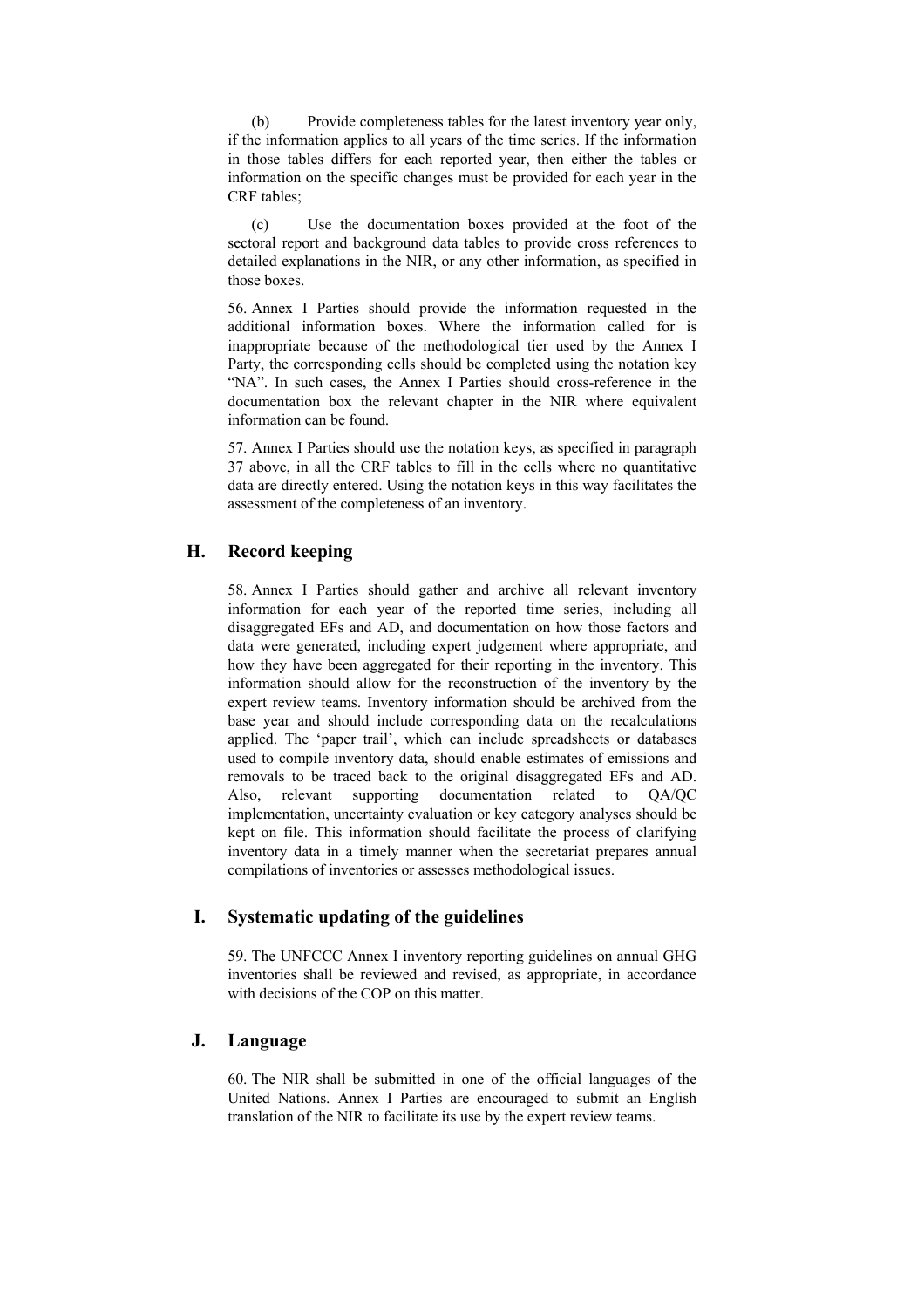## **Appendix**

## **An outline and general structure of the national inventory report**

#### **EXECUTIVE SUMMARY**

ES.1. Background information on greenhouse gas (GHG) inventories and climate change (e.g. as it pertains to the national context)

- ES.2. Summary of national emission and removal related trends
- ES.3. Overview of source and sink category emission estimates and trends
- ES.4. Other information (e.g. indirect GHGs)

#### **Chapter 1: Introduction**

1.1. Background information on GHG inventories and climate change (e.g. as it pertains to the national context, to provide information to the general public)

- 1.2. A description of the national inventory arrangements
	- 1.2.1. Institutional, legal and procedural arrangements
	- 1.2.2. Overview of inventory planning, preparation and management
	- 1.2.3. Quality assurance, quality control and verification plan

*Indicate:*

- *Quality assurance/quality control (QA/QC) procedures applied*
- *QA/QC plan*
- *Verification activities*
- *Treatment of confidentiality issues*

1.2.4. Changes in the national inventory arrangements since previous annual GHG inventory submission

1.3. Inventory preparation, and data collection, processing and storage

1.4. Brief general description of methodologies (including tiers used) and data sources used

#### 1.5. Brief description of key categories

*Provide a summary table with the key categories identified for the latest reporting year (by level and trend) on the basis of table 4.4 of the 2006 IPCC Guidelines for National Greenhouse Gas Inventories (hereinafter referred to as the 2006 IPCC Guidelines) and provide more detailed information in annex 1. Indicate whether the key category analysis differs from the one included in the common reporting format (CRF) table and, if so, give a short description of the differences.*

1.6. General uncertainty evaluation, including data on the overall uncertainty for the inventory totals

1.7. General assessment of completeness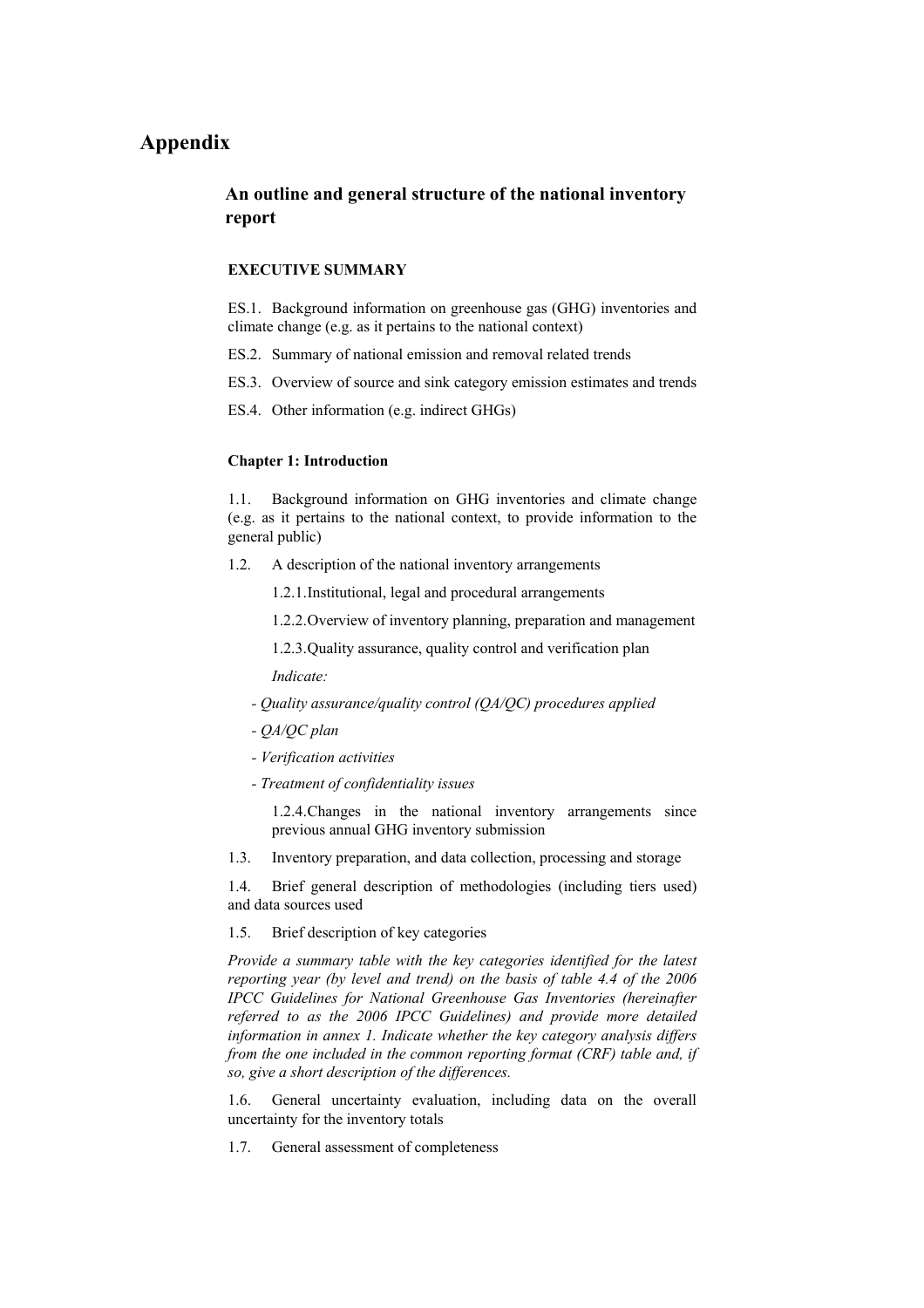*Provide, inter alia, information and explanations in relation to categories not estimated or included elsewhere, and information related to the geographical scope.* 

#### **Chapter 2: Trends in greenhouse gas emissions**

2.1. Description and interpretation of emission trends for aggregated GHG emissions

2.2. Description and interpretation of emission trends by sector

*Explain, inter alia, significant changes compared with 1990 and the previous year.*

#### **Chapter 3: Energy (CRF sector 1)**

3.1. Overview of sector (e.g. quantitative overview and description, including trends and methodological tiers by category)

3.2. Fuel combustion (CRF 1.A), including detailed information on:

3.2.1. Comparison of the sectoral approach with the reference approach

3.2.2. International bunker fuels

3.2.3. Feedstocks and non-energy use of fuels

3.2.4. Category (CRF category number)

 3.2.4.1. Category description (e.g. characteristics of sources)

 3.2.4.2. Methodological issues (e.g. choice of methods/activity data/emission factors, assumptions, parameters and conventions underlying the emission estimates and the rationale for their selection, information on carbon dioxide  $(CO<sub>2</sub>)$  capture, any specific methodological issues (e.g. description of national methods and models))

3.2.4.3. Uncertainties and time-series consistency

 3.2.4.4. Category-specific QA/QC and verification, if applicable

 3.2.4.5. Category-specific recalculations, if applicable, including changes made in response to the review process and impact on emission trend

 3.2.4.6. Category-specific planned improvements, if applicable (e.g. methodologies, activity data, emission factors, etc.), including tracking of those identified in the review process

3.3. Fugitive emissions from solid fuels and oil and natural gas (CRF 1.B)

3.3.1. Category (CRF category number)

3.3.1.1. Category description (e.g. characteristics of sources)

 3.3.1.2. Methodological issues (e.g. choice of methods/activity data/emission factors, assumptions, parameters and conventions underlying the emission estimates and the rationale for their selection, any specific methodological issues (e.g. description of national methods and models))

3.3.1.3. Uncertainties and time-series consistency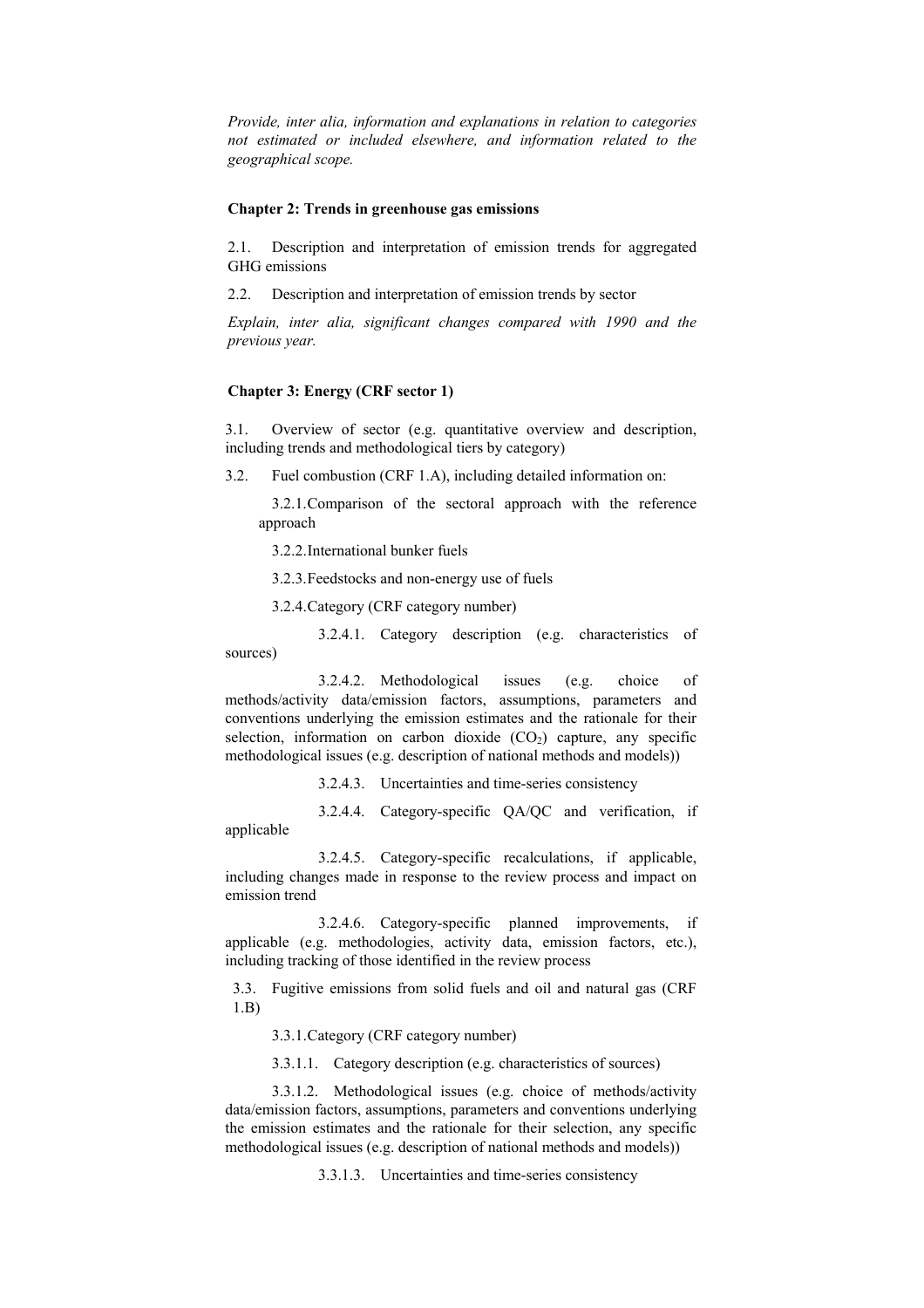3.3.1.4. Category-specific QA/QC and verification, if applicable

3.3.1.5. Category-specific recalculations, if applicable,

including changes made in response to the review process and impact on emission trend

 3.3.1.6. Category-specific planned improvements, if applicable (e.g. methodologies, activity data, emission factors, etc.), including tracking of those identified in the review process

3.4.  $CO<sub>2</sub>$  transport and storage (CRF 1.C)

3.4.1. Category (CRF category number)

 3.4.1.1. Category description (e.g. characteristics of sources)

 3.4.1.2. Methodological issues (e.g. choice of methods/activity data/emission factors, assumptions, parameters and conventions underlying the emission estimates and the rationale for their selection, any specific methodological issues (e.g. description of national methods and models))

3.4.1.3. Uncertainties and time-series consistency

 3.4.1.4. Category-specific QA/QC and verification, if applicable

 3.4.1.5. Category-specific recalculations, if applicable, including changes made in response to the review process and impact on emission trend

 3.4.1.6. Category-specific planned improvements, if applicable (e.g. methodologies, activity data, emission factors, etc.), including tracking of those identified in the review process

#### **Chapter 4: Industrial processes and product use (CRF sector 2)**

4.1. Overview of sector (e.g. quantitative overview and description, including trends and methodological tiers by category)

4.2. Category (CRF category number)

4.2.1. Category description (e.g. characteristics of sources)

 4.2.2. Methodological issues (e.g. choice of methods/activity data/emission factors, assumptions, parameters and conventions underlying the emission estimates and the rationale for their selection, information on  $CO<sub>2</sub>$  capture, any specific methodological issues (e.g. description of national methods and models))

4.2.3. Uncertainties and time-series consistency

4.2.4. Category-specific QA/QC and verification, if applicable

 4.2.5. Category-specific recalculations, if applicable, including changes made in response to the review process and impact on emission trend

 4.2.6. Category-specific planned improvements, if applicable (e.g. methodologies, activity data, emission factors, etc.), including tracking of those identified in the review process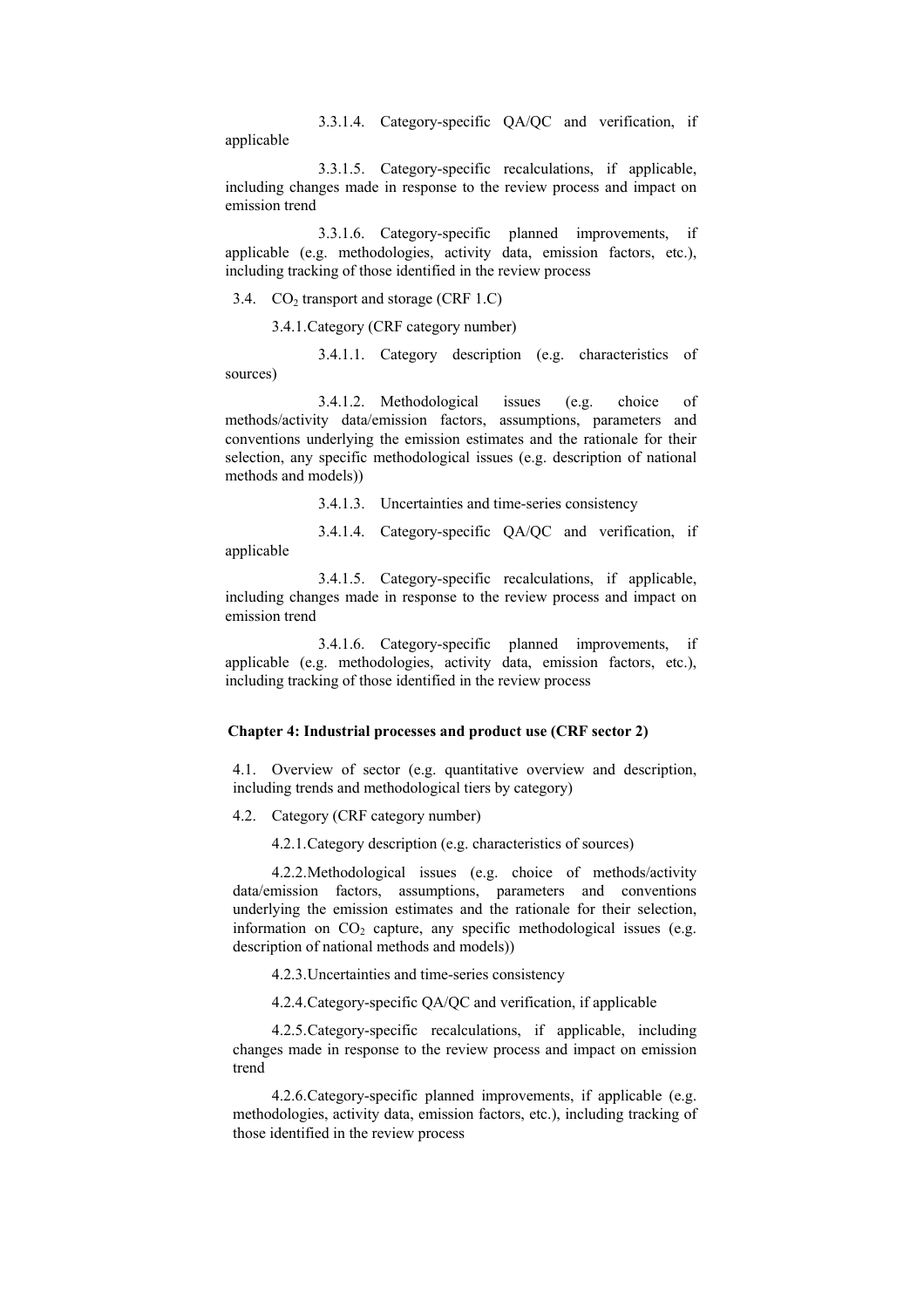#### **Chapter 5: Agriculture (CRF sector 3)**

5.1. Overview of sector (e.g. quantitative overview and description, including trends and methodological tiers by category)

5.2. Category (CRF category number)

5.2.1. Category description (e.g. characteristics of sources)

 5.2.2. Methodological issues (e.g. choice of methods/activity data/emission factors, assumptions, parameters and conventions underlying the emission and removal estimates and the rationale for their selection, any specific methodological issues (e.g. description of national methods and models))

5.2.3. Uncertainties and time-series consistency

5.2.4. Category-specific QA/QC and verification, if applicable

 5.2.5. Category-specific recalculations, if applicable, including changes made in response to the review process and impact on emission trend

 5.2.6. Category-specific planned improvements, if applicable (e.g. methodologies, activity data, emission factors, etc.), including tracking of those identified in the review process

#### **Chapter 6: Land use, land-use change and forestry (CRF sector 4)**

6.1. Overview of sector (e.g. quantitative overview and description, including trends and methodological tiers by category, and coverage of pools)

6.2. Land-use definitions and the classification systems used and their correspondence to the land use, land-use change and forestry categories (e.g. land use and land-use change matrix)

6.3. Information on approaches used for representing land areas and on land-use databases used for the inventory preparation

6.4. Category (CRF category number)

6.4.1. Description (e.g. characteristics of category)

 6.4.2. Methodological issues (e.g. choice of methods/activity data/emission factors, assumptions, parameters and conventions underlying the emission and removal estimates and the rationale for their selection, any specific methodological issues (e.g. description of national methods and models))

6.4.3. Uncertainties and time-series consistency

6.4.4. Category-specific QA/QC and verification, if applicable

 6.4.5. Category-specific recalculations, if applicable, including changes made in response to the review process and impact on emission trend

 6.4.6. Category-specific planned improvements, if applicable (e.g. methodologies, activity data, emission factors, etc.), including those in response to the review process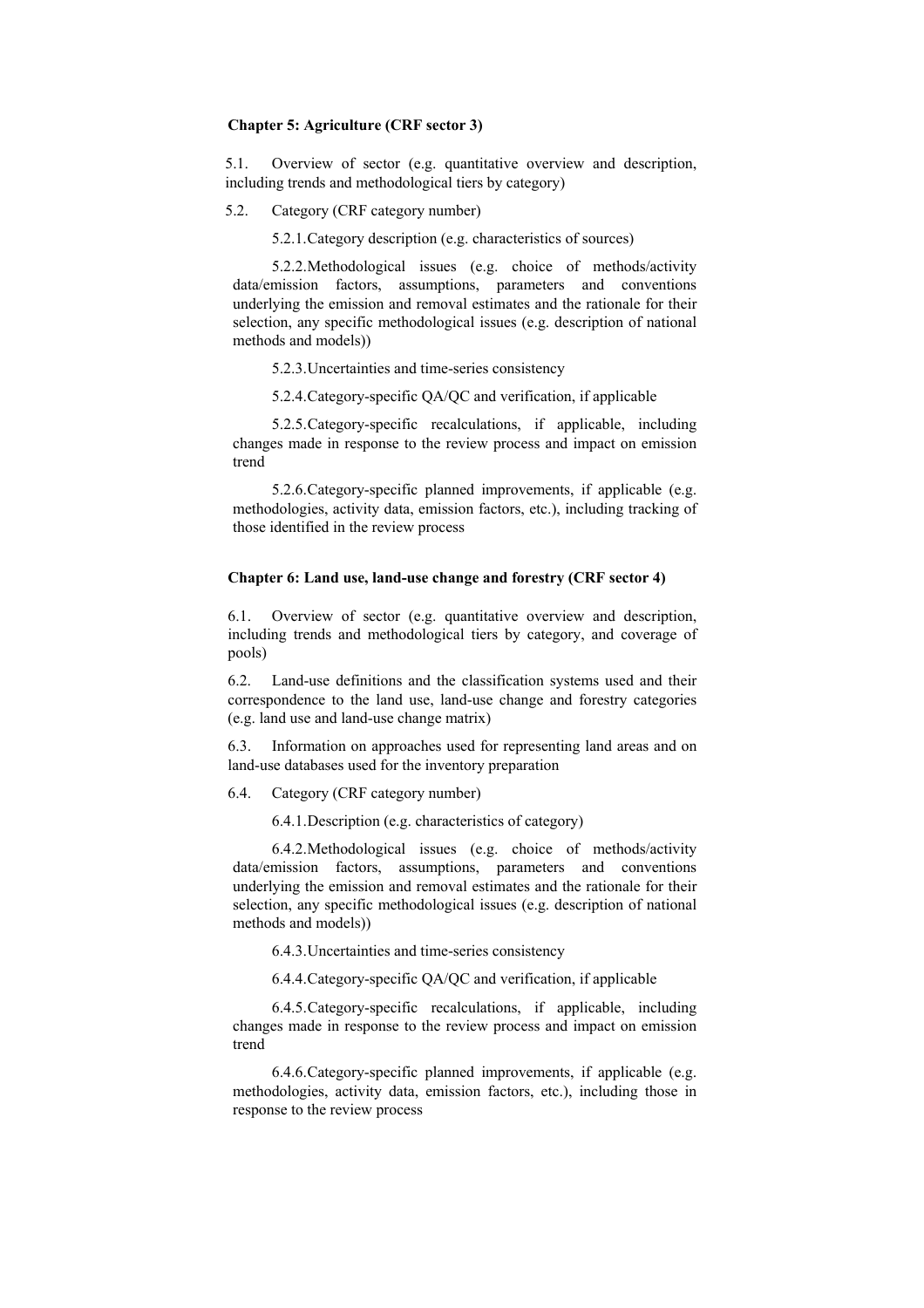#### **Chapter 7: Waste (CRF sector 5)**

7.1. Overview of sector (e.g. quantitative overview and description, including trends and methodological tiers by category)

7.2. Category (CRF category number)

7.2.1. Category description (e.g. characteristics of sources)

 7.2.2. Methodological issues (e.g. choice of methods/activity data/emission factors, assumptions, parameters and conventions underlying the emission estimates and the rationale for their selection, any specific methodological issues (e.g. description of national methods and models))

7.2.3. Uncertainties and time-series consistency

7.2.4. Category-specific QA/QC and verification, if applicable

 7.2.5. Category-specific recalculations, if applicable, including changes made in response to the review process

 7.2.6. Category-specific planned improvements, if applicable (e.g. methodologies, activity data, emission factors, etc.), including those in response to the review process

#### **Chapter 8: Other (CRF sector 6) (if applicable)**

#### **Chapter 9: Indirect CO<sub>2</sub> and nitrous oxide emissions**

9.1 Description of sources of indirect emissions in GHG inventory

9.2 Methodological issues (e.g. choice of methods/activity data/emission factors, assumptions, parameters and conventions underlying the emission estimates and the rationale for their selection, any specific methodological issues (e.g. description of national methods and models))

- 9.3 Uncertainties and time-series consistency
- 9.4 Category-specific QA/QC and verification, if applicable

9.5 Category-specific recalculations, if applicable, including changes made in response to the review process and impact on emission trend

9.6 Category-specific planned improvements, if applicable (e.g. methodologies, activity data, emission factors, etc.), including tracking of those identified in the review process

#### **Chapter 10: Recalculations and improvements**

10.1 Explanations and justifications for recalculations, including in response to the review process

- 10.2 Implications for emission levels
- 10.3 Implications for emission trends, including time-series consistency
- 10.4 Planned improvements, including in response to the review process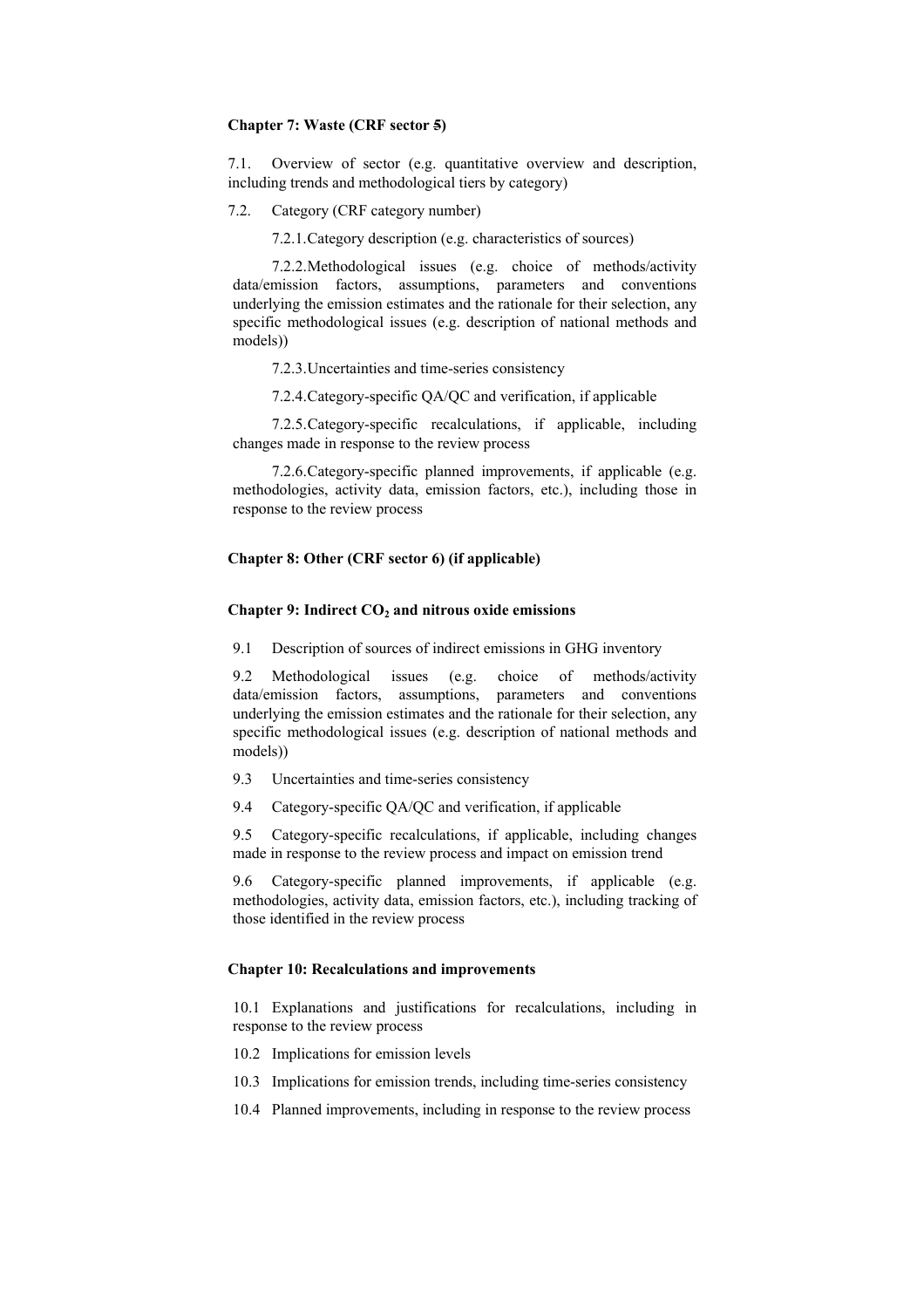#### **Annexes to the national inventory report**

#### **Annex 1**: Key categories

- Description of methodology used for identifying key categories, if different from the Intergovernmental Panel on Climate Change (IPCC) tier 1 approach
- Information on the level of disaggregation
- Tables 4.2 and 4.3 of the 2006 IPCC Guidelines, including and excluding land use, land-use change and forestry

**Annex 2**: Assessment of uncertainty

- Description of methodology used for identifying uncertainties
- Table 3.3 of the 2006 IPCC Guidelines

**Annex 3**: Detailed methodological descriptions for individual source or sink categories

A.3.X (sector or category name)

**Annex 4**: The national energy balance for the most recent inventory year

**Annex 5**: Any additional information, as applicable.

#### **References**

All references used in the national inventory report must be listed in the references.

## **Annex II**

[English only]

### **Common reporting format tables**

 Owing to the complexity of and the importance of colour coding in the common reporting format (CRF) tables, they are not included in this document but can be downloaded from the UNFCCC website, both as an Excel file and in pdf format, at

<http://unfccc.int/national\_reports/annex\_i\_ghg\_inventories/reporting\_requ irements/items/2759.php>.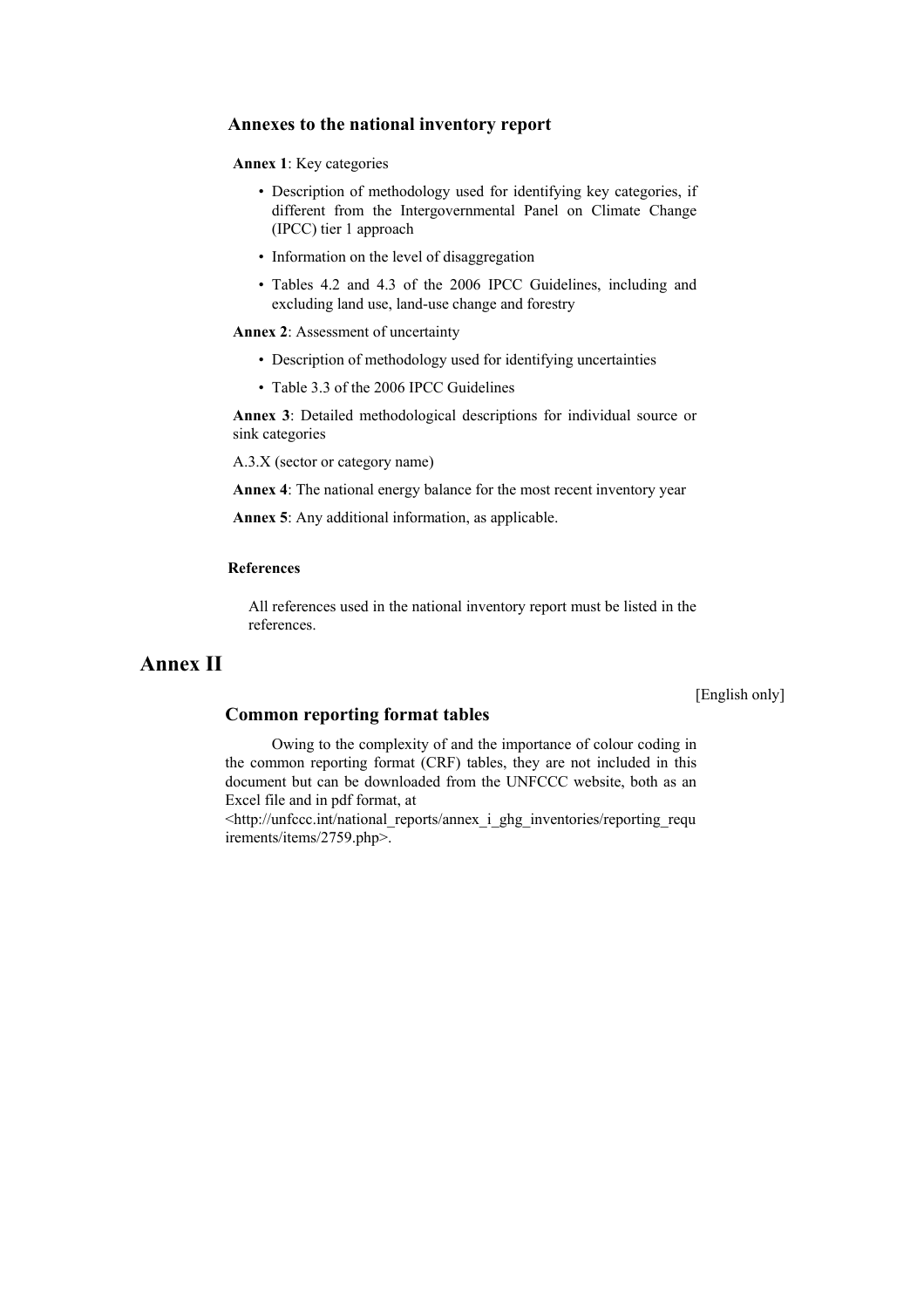# **Annex III**

[English only]

# **Global warming potential values***<sup>a</sup>*

| Greenhouse gas                 | Chemical formula                                                  | Global warming potentials |
|--------------------------------|-------------------------------------------------------------------|---------------------------|
| Carbon dioxide                 | CO <sub>2</sub>                                                   | 1                         |
| Methane                        | CH <sub>4</sub>                                                   | 25                        |
| Nitrous oxide                  | $N_2O$                                                            | 298                       |
| Hydrofluorocarbons (HFCs)      |                                                                   |                           |
| $HFC-23$                       | CHF <sub>3</sub>                                                  | 14 800                    |
| <b>HFC-32</b>                  | $CH_2F_2$                                                         | 675                       |
| HFC-41                         | $CH_3F$                                                           | 92                        |
| HFC-43-10mee                   | $CF_3CHFCHFCF_2CF_3$                                              | 1640                      |
| <b>HFC-125</b>                 | $C_2HF_5$                                                         | 3 500                     |
| <b>HFC-134</b>                 | $C_2H_2F_4$ (CHF <sub>2</sub> CHF <sub>2</sub> )                  | 1 100                     |
| HFC-134a                       | $C_2H_2F_4$ (CH <sub>2</sub> FCF <sub>3</sub> )                   | 1 4 3 0                   |
| <b>HFC-143</b>                 | $C_2H_3F_3$ (CHF <sub>2</sub> CH <sub>2</sub> F)                  | 353                       |
| HFC-143a                       | $C_2H_3F_3(CF_3CH_3)$                                             | 4 4 7 0                   |
| <b>HFC-152</b>                 | CH <sub>2</sub> FCH <sub>2</sub> F                                | 53                        |
| <b>HFC-152a</b>                | $C_2H_4F_2$ (CH <sub>3</sub> CHF <sub>2</sub> )                   | 38                        |
| <b>HFC-161</b>                 | CH <sub>3</sub> CH <sub>2</sub> F                                 | 12                        |
| HFC-227ea                      | $C_3HF_7$                                                         | 3 2 2 0                   |
| HFC-236cb                      | $CH2FCF2CF3$                                                      | 1 3 4 0                   |
| HFC-236ea                      | CHF <sub>2</sub> CHFCF <sub>3</sub>                               | 1 3 7 0                   |
| HFC-236fa                      | $C_3H_2F_6$                                                       | 9810                      |
| HFC-245ca                      | $C_3H_3F_5$                                                       | 693                       |
| HFC-245fa                      | $CHF2CH2CF3$                                                      | 1 0 3 0                   |
| HFC-365mfc                     | $CH3CF2CH2CF3$                                                    | 794                       |
| Perfluorocarbons               |                                                                   |                           |
| Perfluoromethane - PFC-14      | CF <sub>4</sub>                                                   | 7390                      |
| Perfluoroethane - PFC-116      | $C_2F_6$                                                          | 12 200                    |
| Perfluoropropane - PFC-218     | $C_3F_8$                                                          | 8830                      |
| Perfluorobutane - PFC-3-1-10   | $C_4F_{10}$                                                       | 8860                      |
| Perfluorocyclobutane - PFC-318 | $c$ - $C_4F_8$                                                    | 10 300                    |
| Perfluourpentane - PFC-4-1-12  | $C_5F_{12}$                                                       | 9 1 6 0                   |
| Perfluorohexane - PFC-5-1-14   | $C_6F_{14}$                                                       | 9 3 0 0                   |
| Perfluorodecalin - PFC-9-1-18  | $C_{10}F_{18}$                                                    | >7500                     |
| Sulphur hexafluoride $(SF_6)$  |                                                                   |                           |
| Sulphur hexafluoride           | SF <sub>6</sub>                                                   | 22 800                    |
| Nitrogen trifluoride $(NF_3)$  |                                                                   |                           |
| Nitrogen trifluoride           | NF <sub>3</sub>                                                   | 17 200                    |
| Fluorinated ethers             |                                                                   |                           |
| <b>HFE-125</b>                 | CHF <sub>2</sub> OCF <sub>3</sub>                                 | 14 900                    |
| <b>HFE-134</b>                 | CHF <sub>2</sub> OCHF <sub>2</sub>                                | 6 3 2 0                   |
| HFE-143a                       | CH <sub>3</sub> OCF <sub>3</sub>                                  | 756                       |
| HCFE-235da2                    | CHF <sub>2</sub> OCHCICF <sub>3</sub>                             | 350                       |
| HFE-245cb2                     | $CH3OCF2CF3$                                                      | 708                       |
| HFE-245fa2                     | CHF <sub>2</sub> OCH <sub>2</sub> CF <sub>3</sub>                 | 659                       |
| HFE-254cb2                     | $CH3OCF2CHF2$                                                     | 359                       |
| HFE-347mcc3                    | $CH3OCF2CF2CF3$                                                   | 575                       |
| HFE-347pcf2                    | CHF <sub>2</sub> CF <sub>2</sub> OCH <sub>2</sub> CF <sub>3</sub> | 580                       |
| HFE-356pcc3                    | CH <sub>3</sub> OCF <sub>2</sub> CF <sub>2</sub> CHF <sub>2</sub> | 110                       |